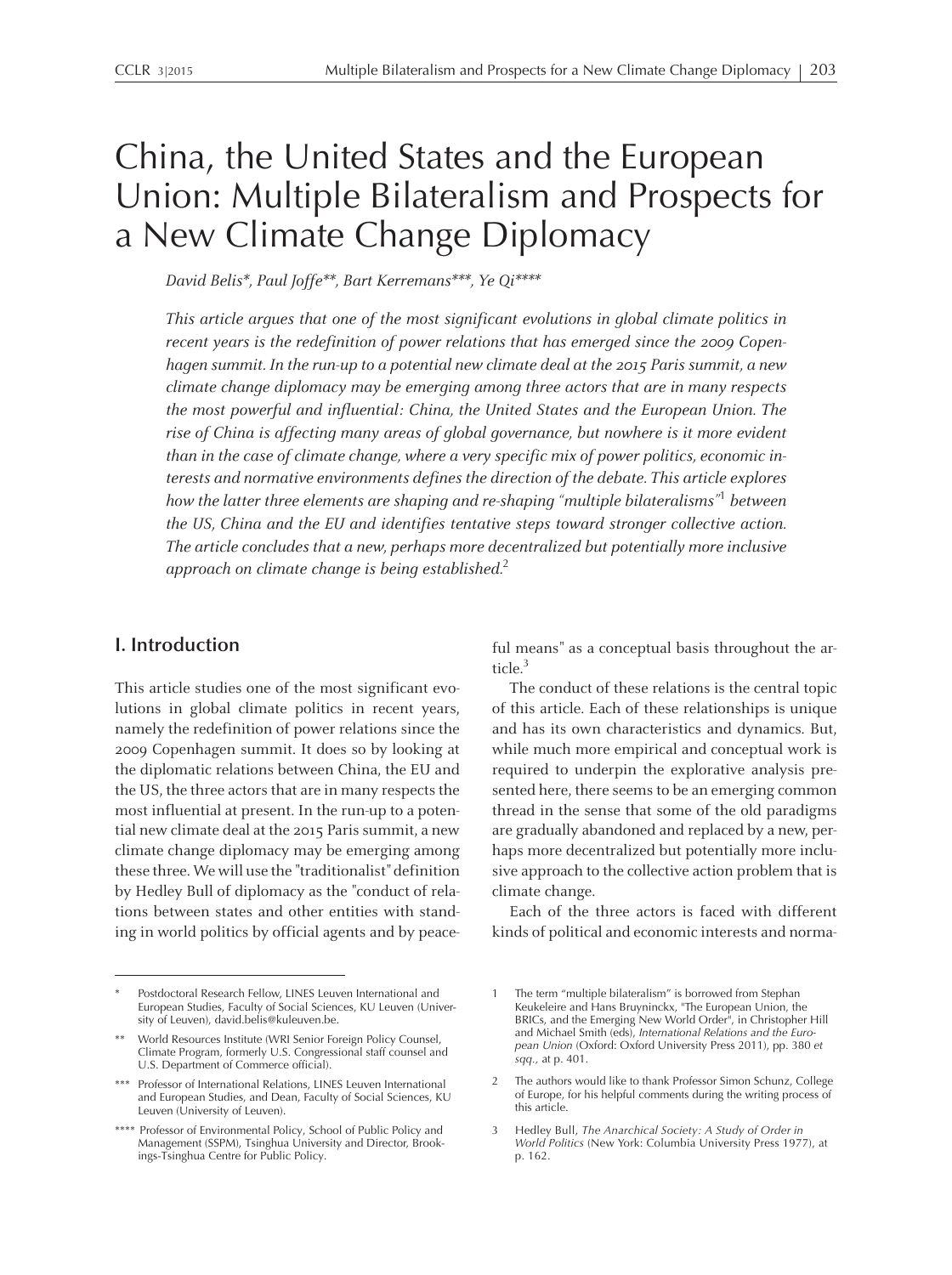tive environments. In the longer term, therefore, the singular (perhaps Westphalian) way of measuring which actor is "dominant" could be superseded or complemented by <sup>a</sup> new perspective. The emerging approach, acknowledging decentralization and interdependence, asks how the three actors interact as par<sup>t</sup> of <sup>a</sup> broader world order, or at least how the collective effect of each one's individual actions affects that order and is affected by it. For example, one implication of the new dynamic, by contrast with <sup>a</sup> system premised on one dominant actor, is that leadership may fluctuate due to multiple factors and takes place in <sup>a</sup> more decentralized, "bottom-up" environment. In fact, the foundations for such <sup>a</sup> new approach in the climate arena are already being established, as elaborated upon in this article.

## **II. Geopolitical Background**

In recent years, China, the US and the EU have moved to center-stage in virtually all areas of global governance. This is particularly true in the case of climate change, one of the defining socio-economic, political and moral challenges of our time. Much has changed since the adoption of the 1992 UN Framework Convention on Climate Change (UNFCCC) and the 1997 Kyoto Protocol, which featured climate mitigation targets for developed (Annex I) countries only. 4 At present, the world can no longer be easily divided into rich, developed countries on the one hand, and poor, developing countries on the other. The rise of emerging economies and their increasing share of global emissions, means that <sup>a</sup> much broader participation in mitigation efforts is required. China, for instance, has become both the world's largest energy user and greenhouse gas (GHG) emitter, in addition to being the second largest economy worldwide,<sup>5</sup> despite the fact that its per capita income and emissions are still far behind the developed countries as <sup>a</sup> whole. 6

However, the split between Annex <sup>I</sup> and Non-Annex I Parties (developed and developing countries respectively) is deeply institutionalized in the Framework Convention, through the principle of common but differentiated responsibilities (CBDR) and respective capacities.<sup>7</sup> CBDR continues to influence the debates on mitigation contributions, finance, and MRV (measurement, reporting and verification). And indeed, one can argue that there are important reasons to maintain a certain kind of differentiation, in light of significant differences in terms of GDP per capita, economic capacities, historical responsibilities in terms of emission reductions and equity concerns more generally.

It is against this challenging background that the 2009 Copenhagen summit, the first attempt to negotiate <sup>a</sup> new global climate agreement, took place. In retrospect, it failed to meet the unrealistically high expectations, but made it crystal clear that <sup>a</sup> new approach to the climate regime had become <sup>a</sup> necessity. This new approach consists of at least two elements: (1) inclusive participation and (2) bottom-up, nationally determined pledges (Intended Nationally Determined Contributions, or INDCs). This process started with the launch of the Durban Platform in 2011, and is expected to result in <sup>a</sup> new agreemen<sup>t</sup> at COP <sup>21</sup> (the <sup>21</sup>st Conference of the Parties to the UN-FCCC) in Paris, December 2015, to come into effect by 2020.

The second attempt differs from the first one in another respec<sup>t</sup> as well. In contrast to the run-up to Copenhagen, expectations are lower for Paris, at least for the near term, as there will be <sup>a</sup> significant gap between the total amount of pledges and the commonly agreed goal to remain below <sup>a</sup> <sup>2</sup>°C warming compared to pre-industrial levels, <sup>a</sup> target set in the Copenhagen Accord. 8 Powered by TCPDF (www.tcpdf.org)

From an international relations perspective, however, the most significant difference between the two attempts is the redefinition of power relations that

<sup>4</sup> Michael Grubb, "Climate policy: <sup>a</sup> new era", <sup>3</sup> *Climate Policy* (2014), pp. 325 *et sqq*., at p. 325.

<sup>5</sup> International Energy Agency, *World Energy Outlook <sup>2011</sup>* (Paris: International Energy Agency 2011); World Bank, *"*Indicators", available on the Internet at <data.worldbank.org> (last accessed on <sup>22</sup> July 2015).

<sup>6</sup> Note that according to some sources, Chinese per capita emissions (7.4 t/cap) already surpassed mean per capita emissions in the EU-28 (7.3 t/cap) in 2013, though they remain well behind the US (16.6 t/cap), see Jos G.J. Olivier, Greet Janssens-Maenhout, Marilena Muntean, and Jeroen A.H.W. Peters, *Trends in Global CO2 Emissions: <sup>2014</sup> Report* (The Hague, Ispra: PBL Netherlands Environmental Assessment Agency and European Commission, Joint Research Centre 2014), at p. 4.

<sup>7</sup> Pieter Pauw, Steffen Bauer, Carmen Richerzhagen et al., *Different Perspectives on Differentiated Responsibilities: <sup>A</sup> State-of-the-Art Review of the Notion of Common but Differentiated Responsibilities in International Negotiations*, Discussion Paper 6/2014 (Bonn: DIE German Development Institute 2014), at p. 1.

<sup>8</sup> However, <sup>a</sup> significant issue for Paris, acknowledged in the September <sup>2015</sup> US-China presidential summit, is the need for <sup>a</sup> longer-range effort that ramps up low carbon ambition over time, see White House, U.S.-China Joint Presidential Statement on Climate Change, <sup>25</sup> September 2015, at par. 6.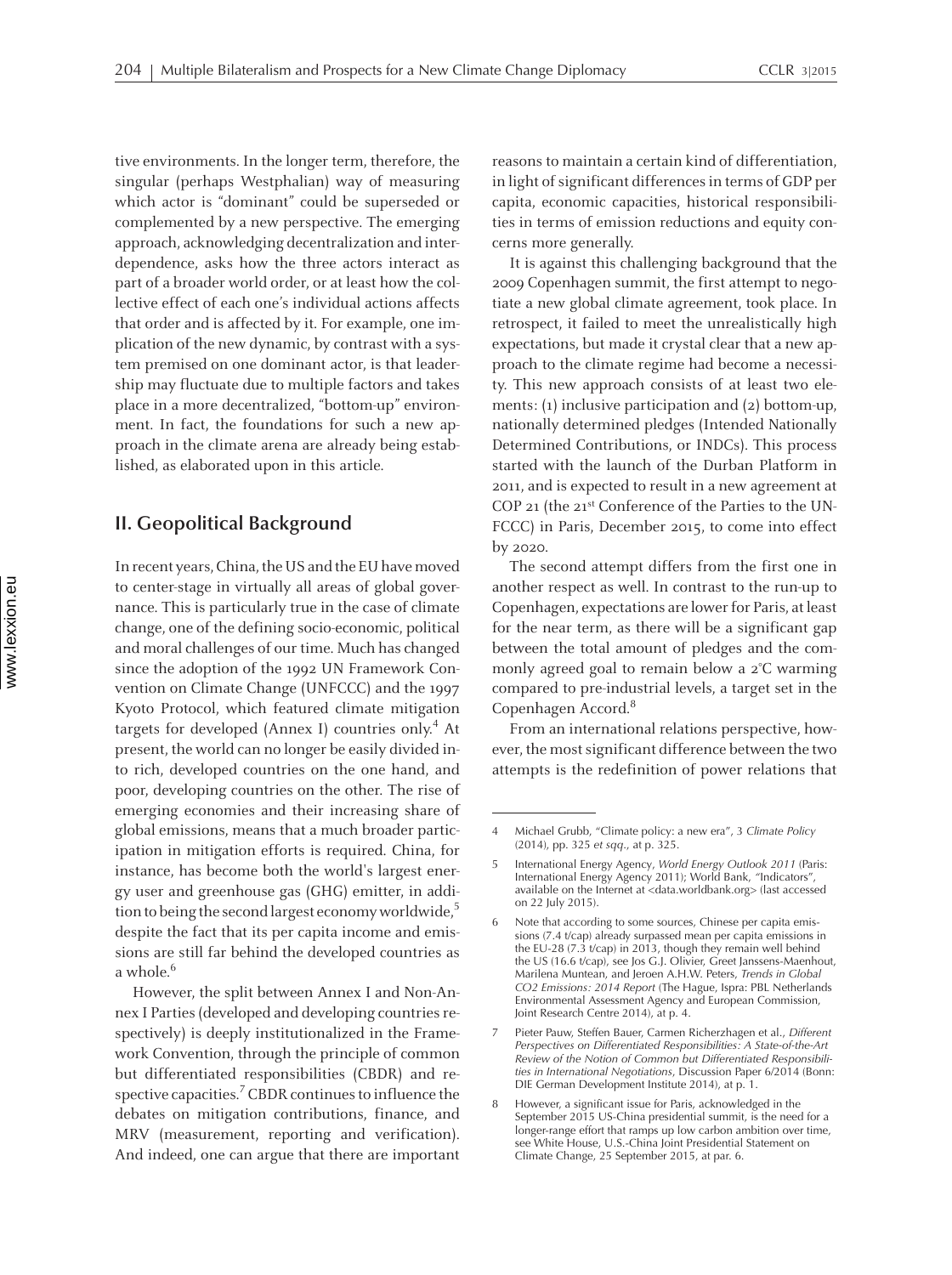emerged during and after Copenhagen. The rise of China is central to understanding this redefinition. $^9$ Launched in 1978, China's economic reform and opening-up policy, gaigekaifang, came to fruition in the 1990s, and resulted in it becoming <sup>a</sup> central par<sup>t</sup> and <sup>a</sup> driver of the globalizing world economy. Its <sup>2001</sup> accession to the World Trade Organization (WTO) formalized this process and kick-started another decade of phenomenal economic growth.

As <sup>a</sup> result of its economic growth, however, China also increasingly became <sup>a</sup> global geopolitical power and is - cautiously - asserting itself as such. It could use climate change as an arena, moreover, where it can co-determine the international norms, practices, rules, and power distribution from the start, as opposed to being <sup>a</sup> rule-taker in existing, Western-dominated arenas such as security (UN security council), finance (IMF) and trade (WTO).

The Copenhagen summit for the first time demonstrated this geopolitical shift, but also showed that none of the important actors, including the US, the EU and China itself, were fully prepared for the challenges that this entails. Copenhagen and its aftermath also showed however that it is the interplay among these three that often seems to drive global climate diplomacy and its outcomes.

The next sections of this article analyze each of the three relationships in further detail, with <sup>a</sup> first section studying the US and China, the second focusing on the EU and China, and the third on the transatlantic relationship.

## **III. US-China Climate Change Relations**

During most of the 1990s and 2000s, US-China relations on climate change kept <sup>a</sup> relatively low profile. China, on the one hand, did not have to embrace any emission reduction obligations under the Kyoto Protocol, while the US, on the other hand, decided not to ratify the Protocol, effectively side-lining itself temporarily. Nevertheless, China implemented its domestic programs on energy efficiency and renewable energy. In the U.S., endeavor to achieve energy independence contributed to a shale gas revolution which significantly decreased the use of coal along with other factors such as renewable energy and efficiency initiatives. Moreover, the limited US-China interaction on climate has changed dramatically since Copenhagen as elaborated upon below. One of the most important developments in the bilateral relations as of recently was the November 2014 US-China Joint Announcement on Climate Change. It signaled <sup>a</sup> change not only in the domestic approaches towards climate policy in the US and China, but also a new, invigorated trend in bilateral climate diplomacy that has important international implications.

## 1. Short History

On <sup>12</sup> November 2014 the presidents of the United States and China announced in Beijing the actions of their countries on climate change for the period following 2020.<sup>10</sup> The United States pledged to cut GHG emissions 26-28% below 2005 levels by 2025, while China announced targets to reach a peak in CO<sub>2</sub> emissions around 2030, with intention to peak sooner, and to increase its non-fossil fuel share of energy use to around 20% by 2030. Both sides hoped that their announcement would inspire other countries to come forward with ambitious actions. They also stated that they would work together and with other countries to achieve an ambitious climate change agreemen<sup>t</sup> at the UN conference to occur in Paris in December, 2015 and that they would work to increase ambition over time. By the end of June, 2015, both theUS andChina had incorporated these targetswith further refinements into their respective INDCs to the UNFCCC.<sup>11</sup>

The US-China Joint Announcement on Climate Change represents <sup>a</sup> new phase in the relationship of the two countries regarding climate change. China and the United States are the two largest economies in the world and also the two largest emitters of GHGs. Their new understanding has implications for the European Union and other countries, and for broader international agreemen<sup>t</sup> to address climate change.

For some two decades China and the United States were unable to achieve <sup>a</sup> meeting of the minds over

<sup>9</sup> See e.g. Ye Qi, Tong Wu, Jiankun He and David A. King, "China's Carbon Conundrum" <sup>7</sup> *Nature Geoscience* (2013), pp. <sup>507</sup> *et sqq.*

<sup>10</sup> White House, "FACT SHEET: US-China Joint Announcement" (Washington, D.C.: White House 2014).

<sup>11</sup> UNFCCC, "INDCs as communicated by Parties", available on the Internet at <www4.unfccc.int/submissions/INDC/Submission%20Pages/Submissions.aspx> (last accessed on <sup>23</sup> July 2015).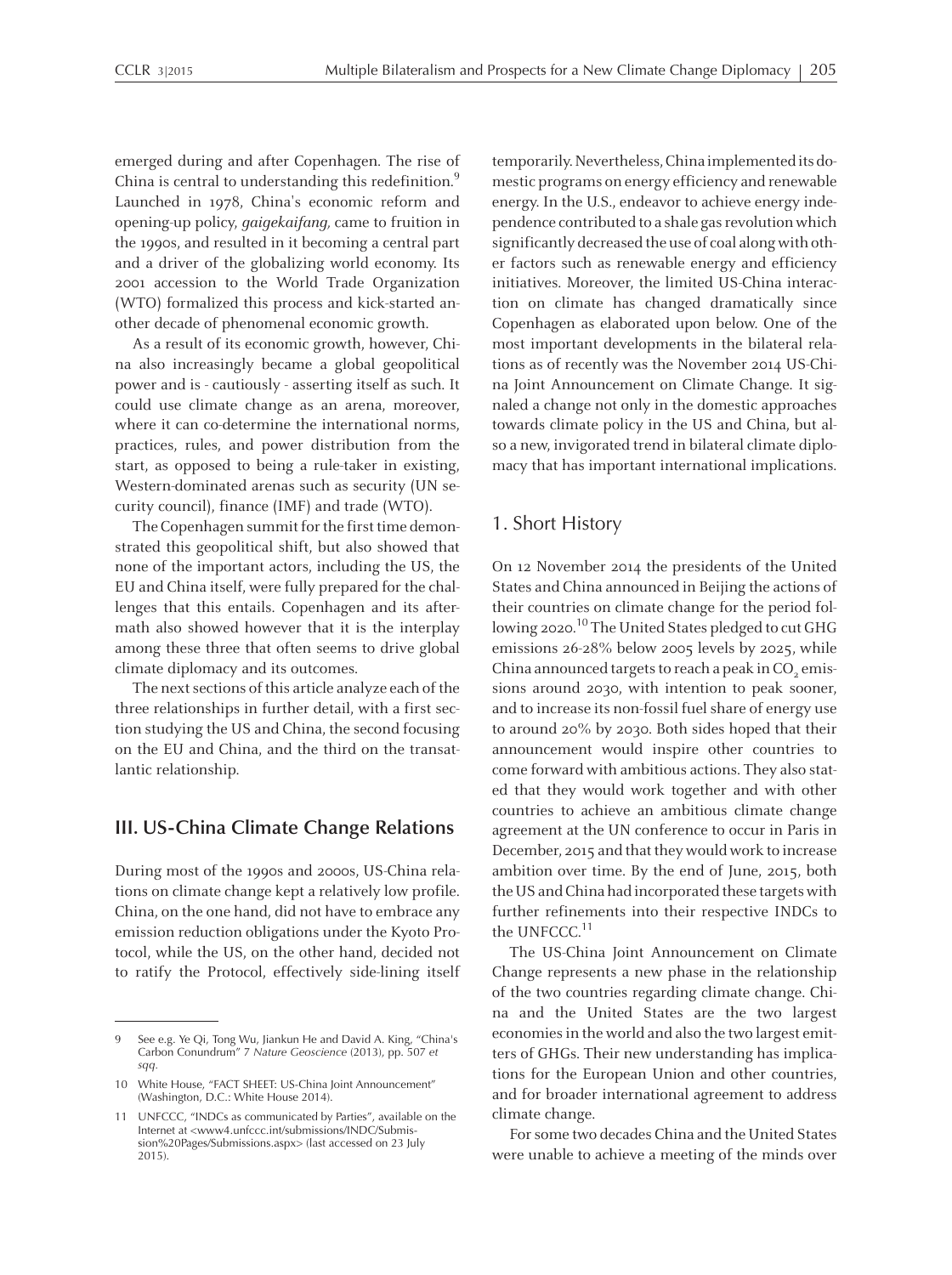climate action. China, along with many other developing countries, maintained that the US and other developed nations, but not developing nations, should have internationally binding obligations to reduce GHG emissions.

At the climate change negotiations in Copenhagen in December, 2009, President Obama pledged the United States to reduce GHG emissions by 17% by 2020, the amount specified in the Waxman-Markey bill that had passed the House. Based on an economy-wide cap and trade approach, the bill eventually failed to be taken up in the Senate. 12 Prime Minister Wen Jiabao, representing China in Copenhagen, pledged that China would reduce carbon intensity by 40 to 45% by 2020. The conference was unable to reach agreement, however, on a legally binding agreement. As <sup>a</sup> result, the outcome of the meeting, the Copenhagen Accord, was styled <sup>a</sup> politically binding rather than legally binding agreement. China and other developing countries continued to maintain that they were describing their voluntary domestic action, not an international obligation.<sup>13</sup>

However, at the Durban climate negotiations in 2011, the Parties agreed that they would develop by 2015 an instrument with legal force covering all parties. 14 In Warsaw in 2013 the Parties decided to invite each to pu<sup>t</sup> forward an Intended Nationally Determined Contribution (INDC) as their pledge for the 2015 negotiations.<sup>15</sup> When the United States and China made their joint announcement in November 2014, it was expected that the targets included were the first draft of their INDCs. Although Congress never passed the climate legislation sought by President Obama, the US announcement stuck to the trajectory announced in Copenhagen. China went beyond its Copenhagen pledge and for the first time announced an intention to peak emissions.

#### 2. Emergence of the Joint Announcement

At the beginning of his second term, President Obama asked Secretary of State John Kerry and White House adviser John Podesta to seek an understanding with China. In 2013, Kerry and his Chinese counterparts set up the US-China Climate Change Working Group to collaborate on an agenda of low carbon projects. In February 2014, Todd Stern, US climate envoy, quietly raised the possibility of an accord with his counterpart Xie Zhenhua, and Kerry pursued it in meetings in Beijing with President Xi and others. President Obama sent President Xi <sup>a</sup> proposal in the spring. In June 2014, the Environmental Protection Agency (EPA) announced the Clean Power Plan to reduce power plant emissions. 16

Discussions took place on the margins of the Strategic and Economic Dialogue in Beijing in July 2014,involving Stern, Podesta, Xie and Vice Premier Zhang Gaoli. China indicated that <sup>a</sup> deal was possible in 2015 but Podesta and Stern wanted it to be sooner to achieve more influence on the Paris negotiations. Obama sent Xi another letter about outcomes for the November Asia-Pacific Economic Cooperation (APEC) meeting in Beijing, emphasizing climate change. At the UN climate summit in New York in September, Obama met with the Chinese representative at the event, Vice Premier Zhang Gaoli, and Zhang said Xi had made <sup>a</sup> decision to reach an accord and announce it at APEC. Kerry and Podesta pursued the details and Podesta went to Beijing in October to work out the text. On the US side, the statement reflected many months of work by the EPA and others to establish the elements of the US pledge. But as the president flew to Beijing, Podesta and Stern were still working out the final details.<sup>17</sup>

The joint announcement of November 2014 emerged for several reasons. While the White House raised the priority of climate action in the second Obama administration, Podesta believed an understanding with China would be important. The US cannot solve the global problem alone, and China has become the leading emitter, with the US second. Moreover China's example could be influential with other developing countries.<sup>18</sup> China had many rea-

<sup>12</sup> William Antholis and Strobe Talbott, *Fast Forward, Ethics and Politics in the Age of Global Warming,* revised ed. (Washington, D.C.: Brookings Institution Press 2010, 2011), at pp. 47-50.

<sup>13</sup> UNFCCC, "Copenhagen Accord", available on the Internet at <unfccc.int/meetings/copenhagen\_dec\_2009/items/5262.php> (last accessed on <sup>23</sup> July 2015); Antholis and Talbott, *Fast Forward*, *supra* note 12, at p. 67.

<sup>14</sup> Decision 1/CP.17, Establishment of an Ad Hoc Working Group on the Durban Platform for Enhanced Action, FC-CC/CP/2011/9/Add.1, at par. 4.

<sup>15</sup> Decision 1/CP.19, Further advancing the Durban Platform, FCCC/CP/2013/10/Add.1, at par. 2.

<sup>16</sup> Michael Crowley and Andrew Restuccia, "The Climate Deal That Almost Wasn't", Politico, 12 November 2014; Jeff Goodell, "The Secret Deal to Save the Planet", Rolling Stone, <sup>9</sup> December 2014.

<sup>17</sup> Ibid.

<sup>18</sup> Goodell, "The Secret Deal", *supra* note 16.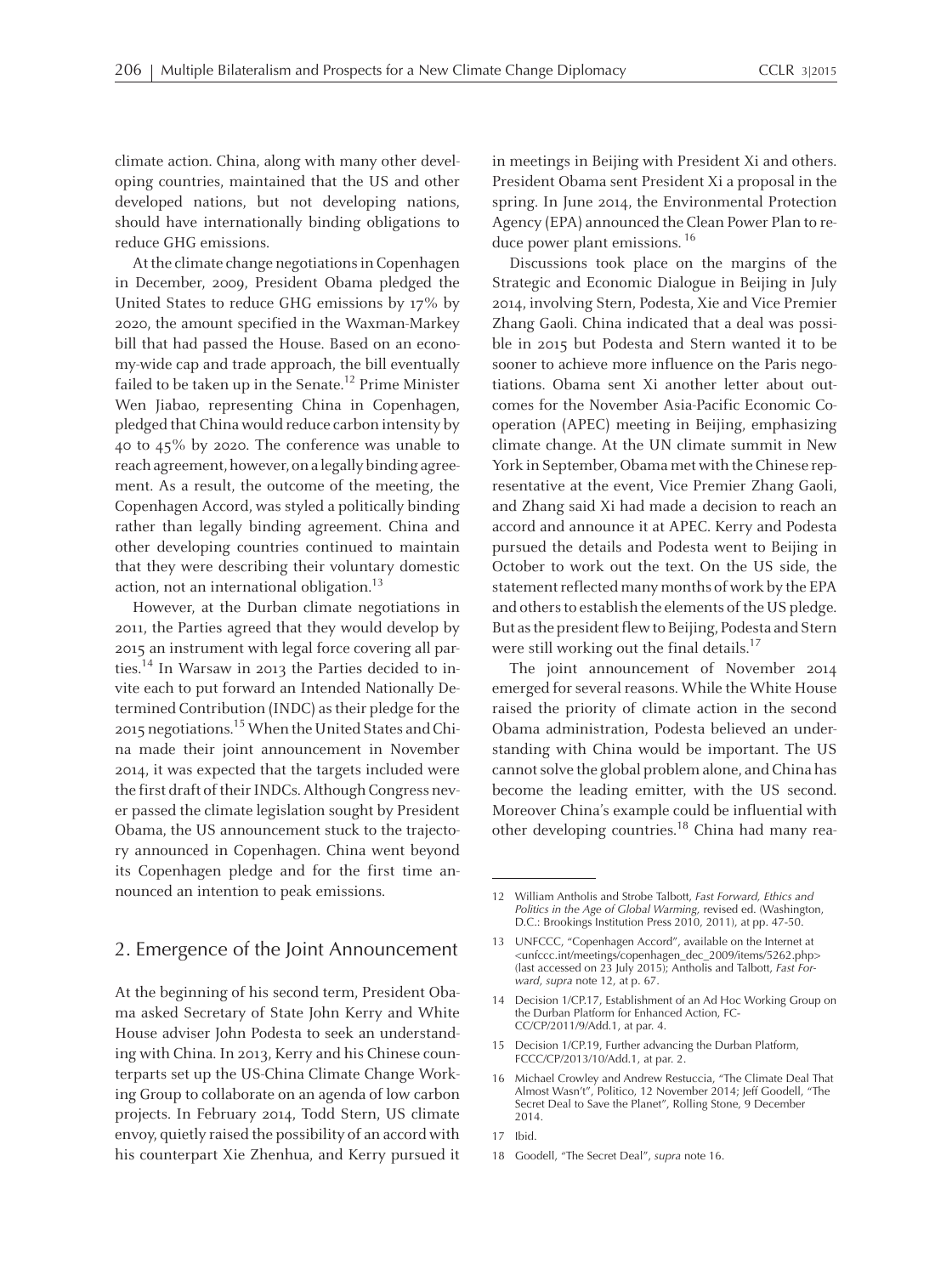sons for acting to address climate change.<sup>19</sup> Still, it had previously maintained that developed countries should move first. However, the release in June 2014 of the Obama administration's proposed rules on power plants may have helped change the calculus.

Foreign countries watched EPA action and US diplomats believed the EPA proposed rules would help in the climate negotiations.<sup>20</sup> At a special UN meeting in New York in September, President Obama pressed his case that with the US taking action, China should act. Li Junfeng, director general of China's National Center for Climate Change Strategy, confirmed the relevance to the negotiations of US action, saying in an interview in the New York Times that his team had developed options and that China would make <sup>a</sup> choice based on the "perceived stringency" of US plans, while Vice Prime Minister Zhang Gaoli, who addressed the UN in New York stated that "[a]s <sup>a</sup> responsible major developing country" China would "take on international responsibilities that are commensurate with our national conditions." 21

The Joint Announcement contains three critical points that may have cemented the accord. While China's 2030 peak leaves open questions about the shape of the peak, the Chinese pledge on non-fossil energy makes it evident that China will need to take aggressive new action comparable to building an en-

- <sup>21</sup> Mark Landler and Coral Davenport, "Obama Presses Chinese on Global Warming", New York Times, <sup>23</sup> September 2014.
- <sup>22</sup> Goodell, "The Secret Deal", *supra* note 16.
- <sup>23</sup> White House, US-China Joint Announcement on Climate Change, 12 November 2014, at Art. 2.
- <sup>24</sup> Ed King, "US-China chat broke impasse at Lima climate talks", available on the Internet at <http://www.rtcc.org/2014/12/16/us -china-chat-broke-impasse-at-lima-climate-talks> (last accessed on <sup>22</sup> July 2015), emphasis added.
- <sup>25</sup> Michael Levi, "What the Big US-China Climate Announcement Means", Council on Foreign Relations, <sup>12</sup> November 2014.
- <sup>26</sup> Wang Tao, "No Copenhagen Déjà vu", China-US Focus, <sup>13</sup> October 2014; Hu Angang, "Embracing China's 'New Normal'", Foreign Affairs, 20 April 2015; see also "Coming down to earth," The Economist, <sup>18</sup> April 2015.
- 27 "The US and China Reach a Landmark Climate Deal", Washington Post, 12 November 2014.
- <sup>28</sup> Goodell, "The Secret Deal", *supra* note 16; see also <sup>a</sup> discussion of the efforts required to achieve peak emissions in Paul Joffe and Geoffrey Henderson, "Taking Stronger Action" (WRI: ChinaFAQs 2015), available on the internet at <http://www.chinafaqs.org/ files/chinainfo/ChinaFAQs-Taking\_Stronger\_Action%20V4.pdf> (last accessed on 15 October 2015).

tire US grid by 2030. Also, the Announcement provides on the one hand that the two countries seek long-term deep decarbonization and on the other hand it recognizes the distinction between the commitments of developed and developing countries.

The first point was especially important to the US and the second to China, but ultimately minds met on all of these key points.<sup>22</sup> Regarding commitments, the text included the following line: "They [the US and China] are committed to reaching an ambitious 2015 agreemen<sup>t</sup> that reflects the principle of common but differentiated responsibilities and respective capabilities, in light of different national circumstances".<sup>23</sup> This formulation found its way into the Climate Action Plan agreed at the 2014 climate summit in Lima, as <sup>a</sup> solution for addressing the distinction of commitments between developed and developing countries, without relying on reference to the division between Annex I and Non-Annex I Parties to the Convention. 24

# 3. The Morning After – Implications at Home and Abroad

Analysts called the China-US Joint Announcement <sup>a</sup> breakthrough and <sup>a</sup> move from business-as-usual to stretch goals. 25 Chinese observers noted that China has become more comfortable with slower growth and interested in addressing pollution problems.<sup>26</sup> In the US, the Washington Post editorialized that critics of climate action claiming China won't act even if the US does, were undercut by the deal. $^{27}$  In both countries, the relevance of domestic politics to climate diplomacy was evident.

In China, the hard-hitting documentary on air pollution, Under the Dome, created by the former China Central TV news anchor, Chai Jing, became <sup>a</sup> You Tube sensation, indicating the importance of evidence of governmen<sup>t</sup> action. In the US, the Republican Senate leader redoubled his criticism of climate action, arguing that China's pledge to peak around 2030mean<sup>t</sup> it did not have to do anything until then. In response, Senator Sheldon Whitehouse quipped that this makes sense only if you assume China will "wake up on New Year's Eve in 2029 and suddenly build 1,000 gigawatts of clean energy in one night."<sup>28</sup> Additionally, speculation began over how the deal will play in the coming presidential election, with critics saying they can gain by claiming harmful eco-

<sup>19</sup> Luke Schoen, "Why is China Taking Action on Clean Energy and Climate Change?" (WRI: ChinaFAQs 2013).

<sup>20</sup> Justin Gillis and Henry Fountain, "Trying to Reclaim Leadership on Climate Change", New York Times, 1 June 2014.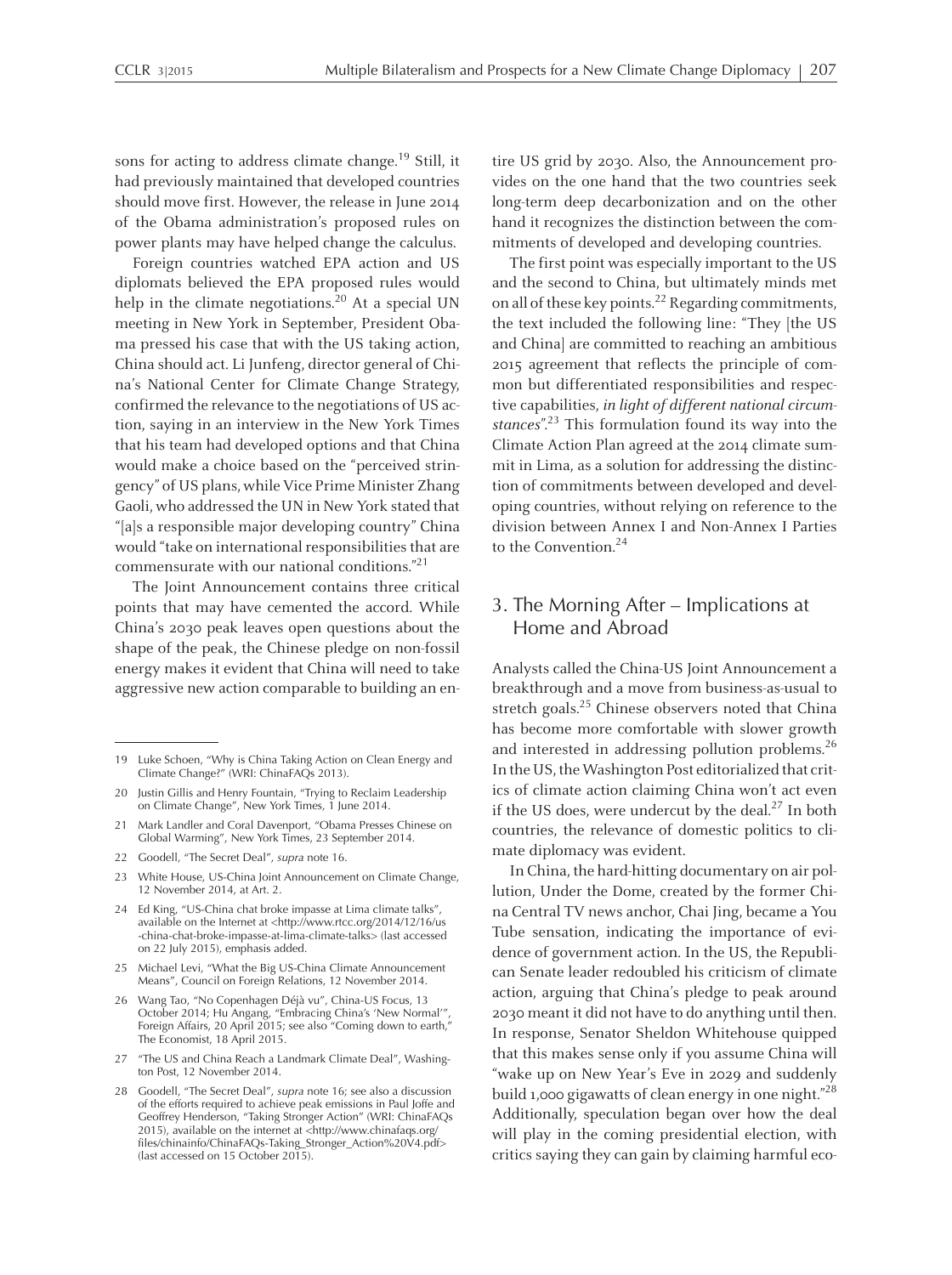nomic impacts and champions of action pointing to polls favoring climate action. 29

Another place where domestic politics and policy intersect with climate diplomacy is implementation. The Obama administration designed the targets in the US-China accord to be reachable under existing legal authority, without recourse to new action by Congress. A recent World Resources Institute study confirms that the targets are ambitious but achievable using only existing authority,<sup>30</sup> although some believe that will be difficult. <sup>31</sup> With the history of congressional failure to complete passage of the cap and trade legislation during the first Obama administration and Congress now controlled by Republican opponents of climate action, the administration is relying on the Clean Air Act and other existing authority. Opponents say they will fight this but the administration is confident the politics are favorable.<sup>32</sup> However, advocates of climate action argue that eventually it will be necessary to set targets more ambitious than those pledged in November and additional congressional authority will be needed.

On the Chinese side, implementation is also an issue but in somewhat different ways. The Chinese leadership recognizes the need to shift from the old priority for economic growth to sustainable development, but challenges for execution remain. Will plans to expand non-fossil fuels go smoothly, especially the ambitious plans to expand nuclear power? While coal-fired power plants are more and more constrained in the polluted eastern cities, will enough be done nationwide to bend down the curve of China's coal consumption and CO<sub>2</sub> emissions? Positive signs abound that China is shifting from its old energy intense economic model toward greater reliance on services and consumption, that the growth of coal consumption has slowed, that despite some ups and downs coal consumption may even have already reached <sup>a</sup> "structural peak" based on shifting demand, and that China may reach peak CO<sub>2</sub> emissions well before the 2030 target. Nevertheless, as with the United States, particularly for the out years beyond 2025, challenges remain regarding whether strong enough action will be taken to achieve rapid reductions, in China's case, especially after the peak.<sup>33</sup> Both countries have made progress but work remains. Perhaps there is growing recognition that they are more likely to succeed by coordinating their actions. This would herald the start of <sup>a</sup> new and more invigorating climate diplomacy, but also one that is far more decentralized than the top-down model the EU and other actors have long aspired to.

The China-US accord has also changed the international dynamics. First, standing up with the United States signaled increasing Chinese willingness to play <sup>a</sup> visible international role on climate change. 34 Also, the UNFCCC chief and the French climate envoy commented that the accord contributed to progress for Paris.<sup>35</sup> Jairam Ramesh, former environmental minister of India, said "Obama and Xi broke the logjam." Noting that previously China had argued the developed countries were mostly responsible, Ramesh said "this raises the bar for other nations." $36$  What has been called a "serious diplomatic breakthrough"<sup>37</sup> is potentially consequential simply by the logic of international collective action. Countries do not always like to acknowledge they are acting because of others, but when the two largest emitters of GHGs seemed adrift regarding climate action, it was easy for others to temporize. Now that they are leaning forward along with the EU and <sup>a</sup> few others, the spotlight is on the rest. In fact, in the Joint Announcement itself, the two presidents acknowledged their countries have an important role to play and hope to "inject momentum into the global climate negotiations and inspire other countries to join in coming forward with ambitious actions…." 38

- <sup>31</sup> Davenport, "In Climate Deal", *supra* note 29; Levi, "What the Big US-China Climate Announcement Means", *supra* note 25.
- <sup>32</sup> Goodell, "The Secret Deal", *supra* note 16.
- <sup>33</sup> Fergus Green and Nicholas Stern, *China's 'new normal': structural change, better growth, and peak emissions* (London: Grantham Research Institute and Centre for Climate Change 2015); see also Ye Qi and Tong Wu, "The politics of climate change in China", <sup>4</sup> *WIREs Clim Change* (2013), pp.<sup>301</sup> *et sqq*.
- <sup>34</sup> Levi, "What the Big US-China Climate Announcement Means", *supra* note 25.
- <sup>35</sup> UNFCCC, "US, China Climate Moves Boost Paris Prospects", <sup>12</sup> November 2014, available on the Internet at <http://newsroom .unfccc.int/unfccc-newsroom/us-china-climate-moves-boost-paris -prospects> (last accessed on <sup>15</sup> October 2015); EurActiv, "Laurence Tubiana: 'EU-China climate agreement is conceivable'' January 2015, available on the Internet at <http://www.euractiv .com/sections/climate-change-road-paris/laurence-tubiana-eu -china-climate-agreement-conceivable-311604> (last accessed on 15 October 2015).
- <sup>36</sup> Goodell, "The Secret Deal", *supra* note 16.
- <sup>37</sup> Levi, "What the Big US-China Climate Announcement Means", *supra* note 25.
- <sup>38</sup> White House, US-China Joint Announcement, (2014), *supra* note 23, at Art. 4.

<sup>29</sup> Coral Davenport, "In Climate Deal With China, Obama May Set 2016 Theme", New York Times, 12 November 2014.

<sup>30</sup> Karl Hausker, Kristin Meek, Rebecca Gasper et al., "Delivering on the US Climate Commitment", Working Paper May 2015 (Washington, D.C.: WRI 2015).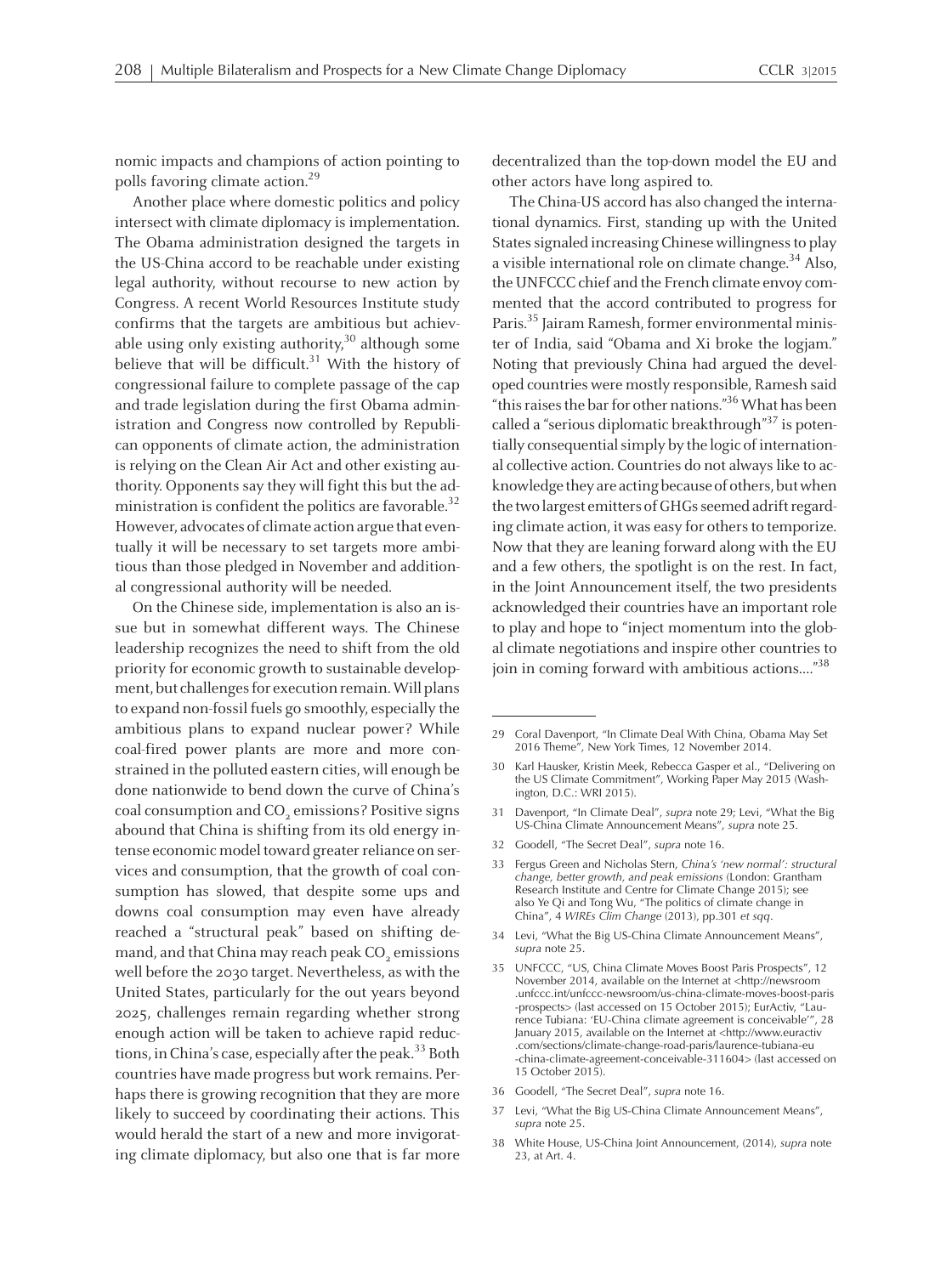In September, 2015, the two countries provided additional momentum to the bilateral effort launched with the previous Joint Announcement. At <sup>a</sup> state visit by President Xi Jinping to the United States, President Xi and President Obama issued <sup>a</sup> joint presidential statement spelling out key actions they plan to take domestically to achieve the goals previously announced. They also signaled common ground for Paris, at least in general, on transparency, review of action and support, the need for greater ambition over time, the importance of adaptation, and funding for needs of developing countries.<sup>39</sup>

In summary, the US-China deal and its aftermath has opened the door for some (cautious) optimism. While expectations for the summit in Paris are generally low – or at least lower than before Copenhagen – most observers agree that some sort of multilateral agreemen<sup>t</sup> is within reach. Much depends on otherdevelopedanddeveloping countries, of course, and the pledges that they bring to the table. The next section focuses on the relationship between China and the EU, the latter being one of the most ardent supporters of <sup>a</sup> global, legally binding agreement.

#### **IV. China and the European Union**

This section focuses on China and the European Union and aims to demonstrate that EU-China relations on climate change have evolved considerably. This offers the potential for <sup>a</sup> "new" (i.e. more invigorated and inclusive but less rule-of-law based) climate diplomacy to emerge between these two actors, particularly in view of the changing nature of US-China diplomacy on the issue. Many challenges and hurdles remain, however, epitomized by what promises to be long and arduous negotiations towards <sup>a</sup> possible deal at the 2015 Paris summit.

# 1. The Impact of Structural Changes on EU-China Climate Diplomacy

Many structural changes have significantly affected the relationship between the EU and China since the onset of the climate regime in the early 1990s. Two of themost important ones are globalization and the economic rise of China itself. 40 Globalization, or the "widening, deepening and speeding up of global interconnectedness" 41 , and particularly economic globalization, has engendered environmental issues of global concern, most notably climate change. Global environmental problems transcend any single country's jurisdiction and therefore require <sup>a</sup> global solution. In international relations, however, the Westphalian understanding of sovereignty is still the political point of departure. Anarchy, or the lack of a global authority, for better or for worse, still heavily structures how states interact with each other. 42

The most powerful states, including the US and its allies in the EU, have tended to dominate the most important global governance institutions since the end of World War II, notably through the Bretton Woods institutions in the domain of economic and financial governance and the UN Security Council in the domain of peace and security. China's economic and geopolitical rise, in addition to the rise of other major emerging economies such as India and Brazil, are drastically changing the picture, however. In the late 2000s, China became the second largest economy worldwide, and also the world's largest energy user and source of GHG emissions. The 2009 Copenhagen summit demonstrated this shift of power and the restructuring of the global world order very clearly – as since then, China, together with the US, are acknowledged to be crucial to failure or success in the climate regime. 43

At the same time, China has been called upon for <sup>a</sup> number of years to actively take up its responsibility as <sup>a</sup> "great power", notably in the domain of climate change. There are important signs that the new leadership in China, under the presidency of Xi Jinping, is taking up the challenge. Most observers agree, however, that China has its own take on foreign policy and involvement, perhaps stemming from <sup>a</sup> long history of sovereignty encroachments, going back to the "century of humiliation" (1842-1949), which was closely linked to the so-called "unequal treaties", <sup>a</sup> set of treaties signed in the lat-

<sup>39</sup> White House, U.S.-China Joint Presidential Statement on Climate Change, (2015), *supra* note 8.

<sup>40</sup> David Belis and Simon Schunz, "China and the European Union: Emerging Partners in Global Climate Governance?", <sup>3</sup> *Environmental Practice* (2013), pp. <sup>190</sup> *et sqq*.

<sup>41</sup> David Held, Anthony McGrew, David Goldblatt and Jonathan Perraton, *Global Transformations: Politics, Economics and Culture* (Stanford: Stanford University Press 1999), at p. 14.

<sup>42</sup> Alexander Wendt, "Anarchy Is What States Make of It: The Social Construction of Power Politics", <sup>2</sup> *International Organization* (1992), pp. 391 *et sqq*.

<sup>43</sup> See e.g. Michael Grubb, "Copenhagen: Back to the Future", <sup>2</sup> *Climate Policy* (2010), pp. <sup>127</sup> *et sqq*.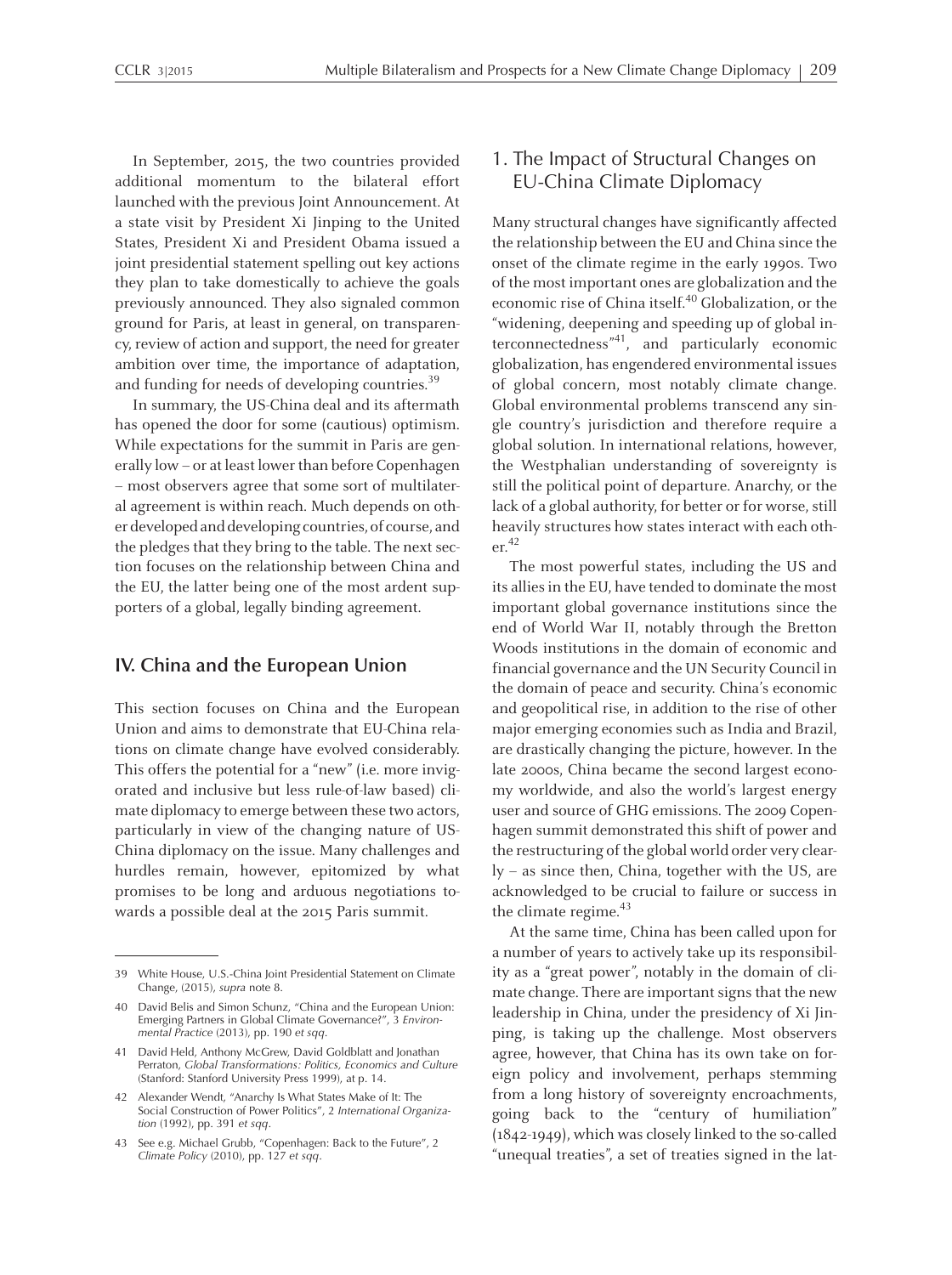ter half of the 19<sup>th</sup> century that were highly in favor of Britain, Japan and several other foreign powers.<sup>44</sup>

Some prominent Chinese scholars argue that China should only gradually or moderately develop its hard power capabilities, and maintain its attractiondefensive stance. 45 The successful establishment of the Asian Infrastructure Investment Bank (AIIB) in 2015, and particularly the buy-in and membership of e.g. the UK, Germany, France and Italy (much to the distress of the US), is an important signal of how China is carefully crafting its changing role and pro-active engagemen<sup>t</sup> in world politics.

In the arena of climate change, China is similarly keen on guarding itself from entering into <sup>a</sup> regime on "Western" terms, and seeks to avoid being in a situation similar to when it acceded to the WTO in 2001, for example. In contrast, it aims to pu<sup>t</sup> its mark on the formation of the climate regime itself, and is likely to succeed in doing so. This has earned China the reputation of being stubborn and – at times – seeking to revert to sovereignty reflexes, with the Copenhagen summit as <sup>a</sup> case in point. 46

However, China's reluctance to commit to topdown, binding targets<sup>47</sup> may make strategic sense in view of the very low probability of the US agreeing to similar commitments due to wide-spread opposition in the US Congress 48 against climate policy – not to mention other developed countries that have <sup>a</sup> doubtful legacy in the "binding" Kyoto Protocol (KP) regime (e.g. Canada's official withdrawal from the Protocol before the end of the KP's first commitment period).

# 2. Tracing EU-China Climate Change Relations

In the EU, however, China's stance has not always been fully appreciated. The European Union has always promoted and supported <sup>a</sup> rule-of-law based system, mirroring its internal binding emission reduction targets and policies, at the international level. This becomes all the more clear when looking back at the history of EU-China relations (see also Table 1). 49

In the 1990s, China, as par<sup>t</sup> of the G-77, played only a minor role compared to today. The KP, moreover, was designed on the basis of <sup>a</sup> clear distinction between the commitments of developing and developed countries, with only the latter having (binding) targets. This distinction has been enshrined in the principle of common but differentiated responsibilities (CBDR), which, though evolving in many respects, remains highly relevant up until today. Throughout this first decade of the climate regime, EU-China relations remained largely confined to the multilateral level, under the umbrella of the UNFC-CC.

For several reasons, the year 2001marked <sup>a</sup> watershed for EU-China relations on climate change. Defining features of the 1990s such as the Tiananmen Incident faded away as China's geopolitical and economic rise became more and more apparent. In the global climate regime, the hard-fought agreemen<sup>t</sup> reached in Marrakech (2001) and its eventual adoption at COP/MOP <sup>1</sup> in Montreal (2005) signaled the start of international mitigation efforts, notably through emissions trading and the Clean Development Mechanism (CDM).

In 2003, the EU adopted Directive 2003/87/EC, establishing its Emissions Trading System (EU ETS), followed by the 2004 "Linking Directive" (2004/101/EC), which enabled the import and use for compliance of CDM credits. The CDM, par<sup>t</sup> of the package of flexible mechanisms agreed upon in the KP, allows for the

<sup>44</sup> William Callahan, *China: The Pessoptimist Nation* (New York: Oxford University Press 2010).

<sup>45</sup> Zhimin Chen and Lulu Chang, *The Power Strategy of Chinese Foreign Policy: Bringing Theoretical and Comparative Studies Together*, NFG Working Paper <sup>3</sup> (Berlin: Freie Universität Berlin 2013).

<sup>46</sup> Hans Bruyninckx and Ye Qi, "The Increasingly Complex Nature of EU-China Climate Relations", in Hans Bruyninckx, Ye Qi, Quang T. Nguyen and David Belis (eds.), *The Governance of Climate Relations between Europe and Asia: Evidence from China and Vietnam as Key Emerging Economies* (Cheltenham and Northampton: Edward Elgar 2013), pp. <sup>25</sup> *et sqq*, at p. 35.

<sup>47</sup> It should be mentioned here that in its INDC, China states that the new agreemen<sup>t</sup> "shall be <sup>a</sup> legally binding agreement." The agreemen<sup>t</sup> can include "a core agreemen<sup>t</sup> plus COP decisions." But it says the NDCs "by developed and developing countries can be listed respectively and separately in the Paris outcome." This language does not really change China's previous position but it does signal <sup>a</sup> new, cautious flexibility.

<sup>48</sup> There are circumstances under which the President can enter into legally binding international agreements without <sup>a</sup> two thirds vote in the Senate. Trade agreements are approved by majority vote of both houses. In some circumstances, the president can enter into agreements based on existing authority without any new congressional involvement, as was the case with e.g. the <sup>2013</sup> Minamata Convention on Mercury; which may also be applicable to <sup>a</sup> legal outcome in Paris, see Daniel Bodansky, "Legal options for U.S. acceptance of <sup>a</sup> new climate change agreement" (Arlington: Centre for Climate and Energy Solutions 2015).

<sup>49</sup> See also David Belis and Simon Schunz, "China and the European Union", *supra* note 40.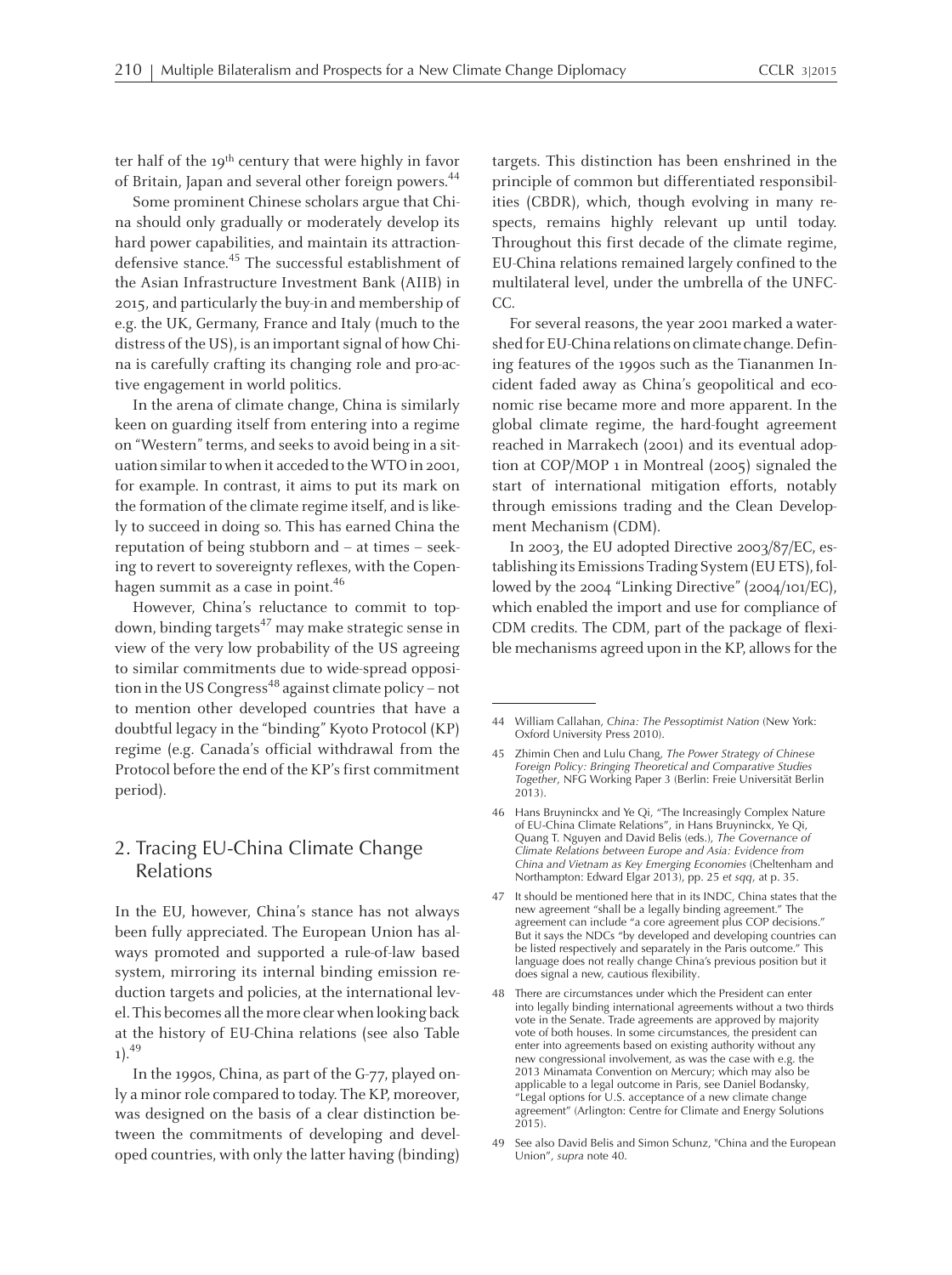| Early years of the<br>climate regime                                                                              |                | The road to Copenhagen                                                                          |                           | The Durban Platform<br>and the road to Paris                                                              |       |
|-------------------------------------------------------------------------------------------------------------------|----------------|-------------------------------------------------------------------------------------------------|---------------------------|-----------------------------------------------------------------------------------------------------------|-------|
| <b>UNFCCC</b>                                                                                                     | Kyoto Protocol | Marrakech Ac-<br>cords                                                                          | China-EU Partner-<br>ship | Copenhagen Ac-<br>cord                                                                                    | Paris |
| 1992                                                                                                              | 1997           | 2001                                                                                            | 2005                      | 2009                                                                                                      | 2015  |
| China as part of G77/China negotiation<br>coalition<br>China-EU climate relations mostly lim-<br>ited to UN arena |                | Rising importance of China in interna-<br>tional negotiations<br>Launch of China-EU partnership |                           | China as a pivotal actor in international<br>negotiations<br>Evolving China-EU strategic partner-<br>ship |       |

Table 1: EU-China relations in global climate governance

*Source:* See also: David Belis and Simon Schunz, "China and the European Union", supra note 40, at p. 193.

development of emission reduction projects in developing countries,including inChina, andresultsinCertified Emission Reductions (CERs), or credits that can be sold to developed countries for compliance with Kyoto targets. In the latter half of the 2000s, China and the EU respectively became the largest single sources of supply and demand for CERs worldwide.

This evolution was politically backed by the 2005 EU-China Partnership on Climate Change, which included an EU-China CDM Facilitation Project, in addition to several other practical, on-the-ground initiatives such as the development of <sup>a</sup> pilot carbon capture and storage (CCS) project by 2020, and the establishment of <sup>a</sup> Europe-China Clean Energy Centre (EC2) in Beijing. 50

The EU's strategy was to attempt to use its capacity to influence and assist the development of China's climate policy, mainly through extensive dialogues and concrete hands-on initiatives. It is difficult to assess <sup>a</sup> counterfactual scenario in which the EU might not have engaged China. It largely failed, however, to translate its efforts into tangible outcomes in the international arena, most clearly demonstrated by its diplomatic failure in Copenhagen, where the world (and most importantly the US and China) basically abandoned <sup>a</sup> top-down, "Cartesian" approach to climate politics.

Following the adoption of strong domestic EU policies in 2008-2009 and the achievement of its emission reduction targets, the EU was still able to hold on to at least some of its authority and leadership that it so cherishes in the global climate talks. This was most prominently displayed by <sup>a</sup> major diplomatic success at the Durban summit in 2011, where Parties agreed on the so-called Durban Platform, or "Ad Hoc Working Group on the Durban Platformfor Enhanced Action (ADP)", with <sup>a</sup> mandate "to develop <sup>a</sup> protocol, another legal instrument or an agreed outcome with legal force", which is to be completed no later than 2015 (COP <sup>21</sup> in Paris) and come into effect from 2020.<sup>51</sup>

Bilaterally, the relationship also evolved, with <sup>a</sup> new series of projects involving more comprehensive technical cooperation launched at <sup>a</sup> China-EU Summit in September 2012, including <sup>a</sup> programme on sustainable urbanization and <sup>a</sup> 5 million euro capacity building project on China's emerging carbon market. 52 The latter built on the previous experiences with the CDM<sup>53</sup>, although the CDM as an international mechanism had lost much of it credibility in the EU, and provisions were incorporated in the EU Emissions Trading System to limit the use of CDM credits.

Still, in 2013-2014, China successfully rolled out <sup>7</sup> ETS pilots (4 municipalities: Beijing, Chongqing, Shanghai and Tianjin, <sup>2</sup> provinces: Guangdong and Hubei, and the special economic zone of Shenzhen), and adopted the Interim Management Rules on Emis-

<sup>50</sup> EU and China Partnership on Climate Change, MEMO/05/298, <sup>2</sup> September 2005.

<sup>51</sup> Decision 1/CP17, *supra* note 14, at p. 2.

<sup>52</sup> The European Union and China join forces to address environment, urbanisation and climate change challenges, European Commission press release, <sup>20</sup> September 2015.

<sup>53</sup> David Belis and Bart Kerremans, "The Socialization Potential of the CDM in EU-China Climate Relations", *International Environmental Agreements: Politics, Law and Economics* (forthcoming, doi: 10.1007/s10784-014-9269-y).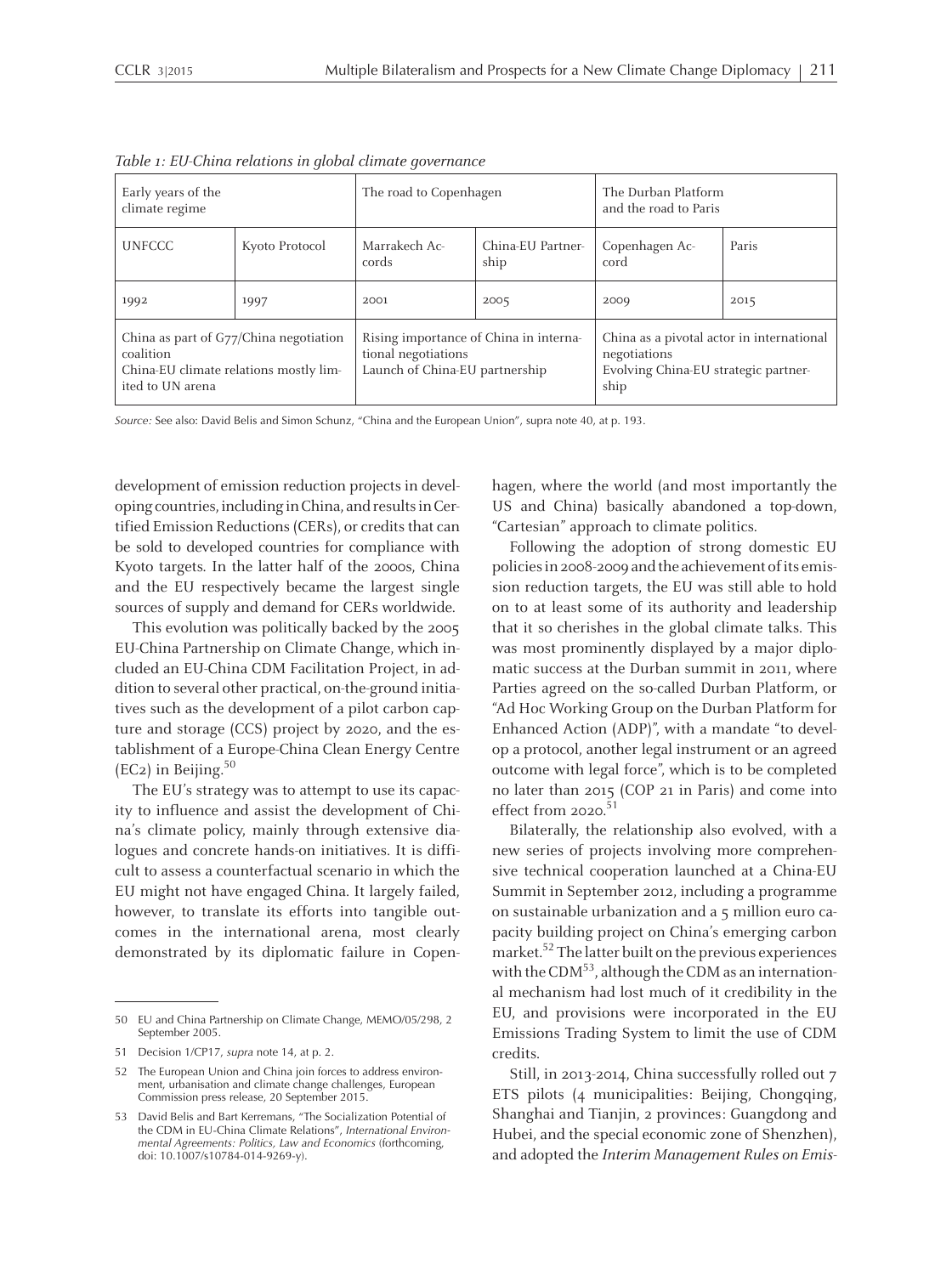sions Trading in December 2014, laying out the rules for a national ETS which is expected to start in 2017.<sup>54</sup>

The EU, through its former engagemen<sup>t</sup> in the CDM and its capacity building project, distinctively contributed to these evolutions. In June 2015, finally, at the occasion of <sup>a</sup> EU-China Summit that also celebrated 40 years of diplomatic relations, <sup>a</sup> joint statement on climate change reiterated both sides' engagement on climate change and confirms the continuation of existing bilateral collaboration programmes, notably on emissions trading and urbanization. More importantly, however, was the announcement of China's INDC on the heels of the summit, when Premier Li Keqiang visited French President Hollande <sup>a</sup> day later, on 30 June 2015. The INDC contains both the non-fossil fuel and peaking target that were par<sup>t</sup> of the US-China announcement, but also includes a carbon intensity target of 60 – 65 %, to be achieved by 2030 and based on 2005 levels. 55

The timing of this summit and the subsequent boost in bilateral ties was not accidental, and clearly aimed at promoting <sup>a</sup> successful outcome in Paris, i.e. <sup>a</sup> protocol, legal instrument or agreed outcome "with legal force", with the EU's preference still resting on the first of these options. At the time of writing, the expectation is that Paris will deliver, but probably not fully on the EU's terms. The reality is that the EU still holds substantial agenda-setting power, but it remains to be seen to what extent it can use its leadership position during high-level negotiation sessions, where the EU, because of its size and decisionmaking process, is at a disadvantage compared to the US and China.

However, with <sup>a</sup> target of "at least" 40 % emission reductions by 2030, the EU still has, by at least some measures, the most significant INDC of all three. If Paris succeeds in topping up the collection of INDCs with <sup>a</sup> robust accounting and review system, the EU will have achieved many of its goals. But the EU needs to come to terms with China's changing role in global (climate) politics, and better appreciate and understand the very different contextual and structural factors that define China's position, vis-à-vis the EU itself, but also vis-à-vis other major powers such as the US.

Also, it is worth remembering that Paris is not <sup>a</sup> finale. If climate change is to be successfully addressed, Paris will need to be the beginning of additional cycles of climate action over many decades. In light of the different economic, political and normative factors influencing the strength of climate action by each of the actors, the strength of the leadership by each is likely to fluctuate. The need for each actor to demonstrate such leadership is likely to remain <sup>a</sup> prerequisite for successful collective action.

#### **V. Assessing Transatlantic Relations**

#### 1. Background

Without doubt, both the United States and the European Union stand out as significant actors in international climate and environmental regulation and governance. To <sup>a</sup> certain extent however, both seem to be in significantly different positions on several environmental issues, including on climate change. There is the more pro-active approach of the European Union with respect to GHG reduction targets in the UNFCCC negotiations, the lingering doubts about the scientific claims behind climate change in the US as compared with the EU, the efforts of the EU to include extraterritorial principlesin aircraftGHGemission reductions, and the far more stringent EU approach towards both GMO's (and their potential environmental impact) and chemicals.

Most of these issues refer one way or the other to environmental diplomacy, and quite often to Transatlantic environmental and climate diplomacy. Here, US and EU negotiators engage in direct talks, either in <sup>a</sup> bilateral, <sup>a</sup> plurilateral, or <sup>a</sup> multilateral setting. In some cases, they find each other, in some others, they oppose each other. Sometimes, these settings deal with environmental issues only (such as in the case of the UNFCCC or the Montreal Convention), and sometimes with trade (such as in the debates on GMO's, fish subsidies, or trade in environmental goods).

In many of these cases, the EU's self-perception as an environmental leader significantly affects the stances that it takes and the objectives that it targets. This is most visible in <sup>a</sup> strict environmental negotiating context such as in the UNFCCC. There is no in-

<sup>54</sup> Maosheng Duan, "From Carbon Emissions Trading Pilots to National System: The Road Map for China?", *Carbon & Climate Law Review*, further in this issue.

<sup>55</sup> Enhanced Actions on Climate Change: China's Intended Nationally Determined Contributions, National Development and Reform Commission of China, <sup>30</sup> June 2015, at p. 5.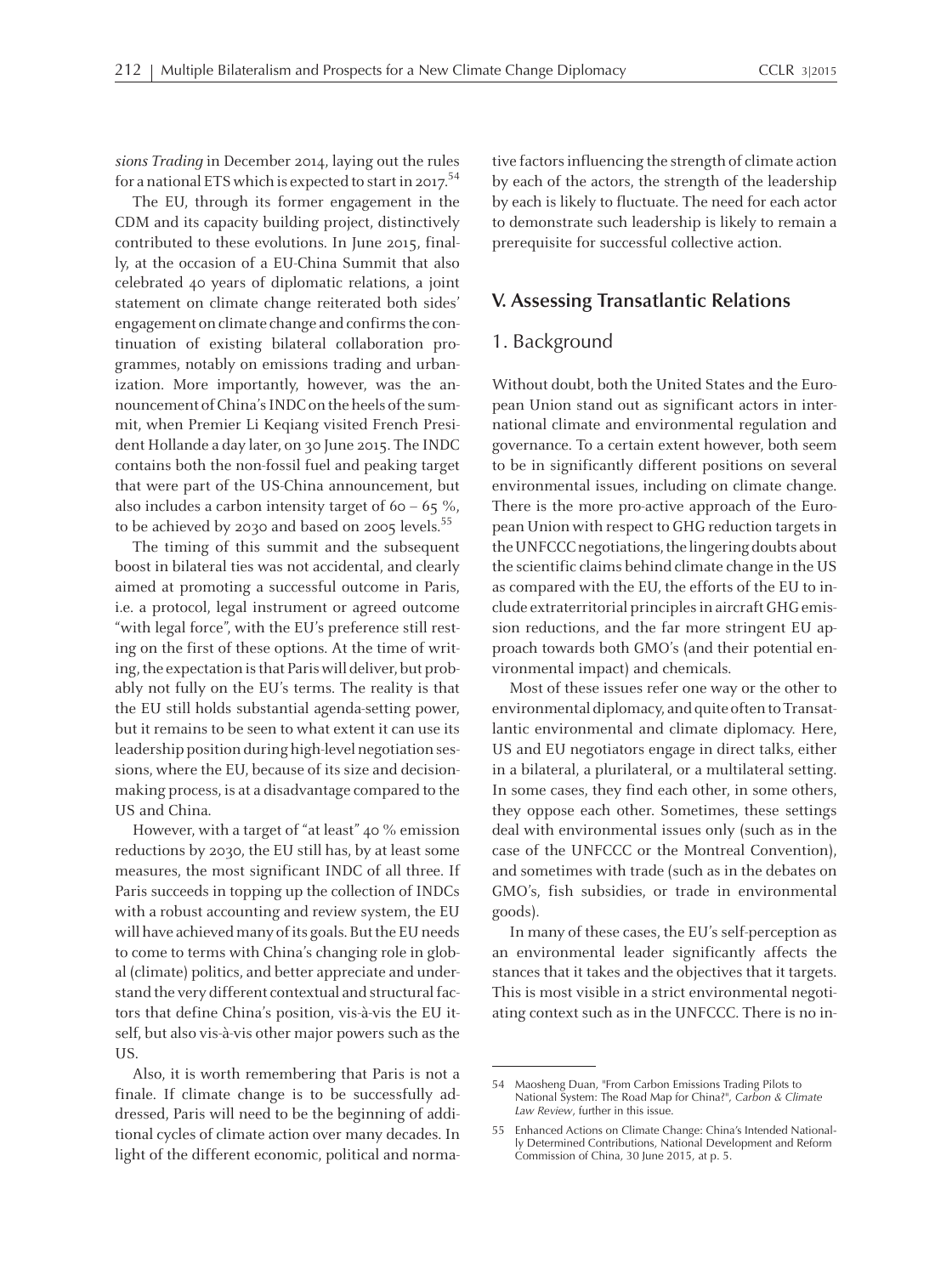dication however, of the fact that the EU's self-perception and resulting environmental ambitions have been directly able to push the US in <sup>a</sup> position closer to the one of the EU. From a diplomatic angle therefore, it is not really possible to claim that the EU's environmental leadership ambition has bought it more clout at the negotiating table.

Sometimes, even the opposite has happened, as the closing day of the 2009 Copenhagen negotiations on climate change has shown us. When assessing Transatlantic climate and environmental relations, and specifically the ability of the European Union to exert <sup>a</sup> leadership role there, one needs to look beyond the EU's direct diplomatic impact. That is at least the conclusion one can draw from the extent to which the European Union has become <sup>a</sup> point of reference in domestic environmental debates in the US while on the direct diplomatic relations between the EU and the U.S. on climate change, there is not much to report. Indeed, the paucity of action in these relations is remarkable, which stands in contrast to the extremely high levels of action in the area of trade or even security.

This paucity is due to the fact that direct diplomatic environmental relations have been influenced to <sup>a</sup> large extent by the increasing divergence of the environmental policies between the two sides of the North-Atlantic, specifically with regard to climate change. Typical in that respect is the EU-US High Dialogue on Climate Change, Clean Energy, and Sustainable Development, created in 2006 but without anymeetings since 2009. As the website of the European Commission's DG Environment notes, the Dialogue is "now in abeyance", although informal highlevel contacts have continued on <sup>a</sup> regular and productive base since then." 56

When it comes to climate change, the topic where Transatlantic diplomatic interactions have been more intensive is energy. In 2005, an EU-US Summit adopted <sup>a</sup> Declaration on Energy Security, Energy Efficiency, Renewables and Economic Development, followed by a Joint Statement on Energy Efficiency, Security and Climate Change at the 2007 Summit, and the creation of <sup>a</sup> EU-US Energy Council at the 2009 Summit. 57

Although the 2005 Declaration didn't explicitly refer to climate change, it contained <sup>a</sup> number of objectives directly related to it such as increasing energy efficiency, the use of renewable energy sources, and the capture of methane, and the fostering of "the developmen<sup>t</sup> and deployment of clean, efficient technologies (...) through the Carbon Sequestration Leadership Forum", given continuing global reliance on fossil fuels. The same issues showed up in the 2007 Joint Statement even if there, the issue of climate change itself was tackled more directly. The Joint Statement referred to <sup>a</sup> number of ways in which the EU and the U.S. were already collaborating on this issue and their plans for the future in that regard. Topics here were carbon capture and storage, methane, biofuels, energy efficiency, nuclear energy, trade in environmental goods, and research collaboration on all these issues.

The creation of the EU-U.S. Energy Council in 2009 established amechanismwhere diplomatic cooperation on energy-related issues could be undertaken on <sup>a</sup> regular (annual) basis. The Council met six times since its creation, with its last meeting in December 2014 and its next one in December 2015. The topics discussed there include the ones mentioned above, but overall cover <sup>a</sup> wider array of issues, including geopolitical questions related to energy. The statements by the Council reflect however, the ebbs and flows in U.S. activism on climate change and the opportunities seen in it by the EU to enhance Transatlantic cooperation here.<sup>58</sup> As such, it clearly reflects what Cusumano has called the "functional relationship" that the two sides have established here over time, <sup>a</sup> relationship the ebb and flow of which is determined by "the varying ability of competing domestic interest groups in shaping state preferences.<sup>"59</sup> As

<sup>56</sup> EC DG Environment, "International Issues", available on the Internet at <ec.europa.eu/environment/international\_issues/relations\_usa\_en.htm> (last accessed on 15 October 2015).

<sup>57</sup> EEAS, "EU-US Co-operation by Sector", available on the Internet at <eeas.europa.eu/us/sector\_en.htm> (last accessed on <sup>15</sup> October 2015).

<sup>58</sup> The following par<sup>t</sup> from the Council's <sup>2014</sup> Joint Statement is indicative here (note that the statement was made only <sup>a</sup> few weeks after the U.S.-China Joint Announcement on Climate Change of November 12, 2014): "Coordinated action by the EU, the United States, and all major and emerging economies will be essential in tackling the threat of global climate change, which remains the defining challenge of our generation. The Council reaffirmed the strong determination of the United States and the EU to work towards the adoption at the United Nations Climate Conference in Paris in 2015 of an ambitious protocol, legal instrument or agreed outcome with legal force, under the Convention and applicable to all parties, which would strengthen the multilateral, rules-based regime. The agreemen<sup>t</sup> must be sufficient ambitious, robust, and dynamic in light of the goal to limit global temperature increase to below 2°C." See EU-U.S. Energy Council, Joint Statement, <sup>3</sup> December 2014, at par. 17.

<sup>59</sup> Eugenio Cusumano, *Handing Over Leadership: Transatlantic Environmental Governance as <sup>a</sup> Functional Relationship*, TransWorld Working Paper <sup>n</sup>° <sup>36</sup> (The Transatlantic Relationship and the Future of Global Governance, TransWorld 2014), at p. 14.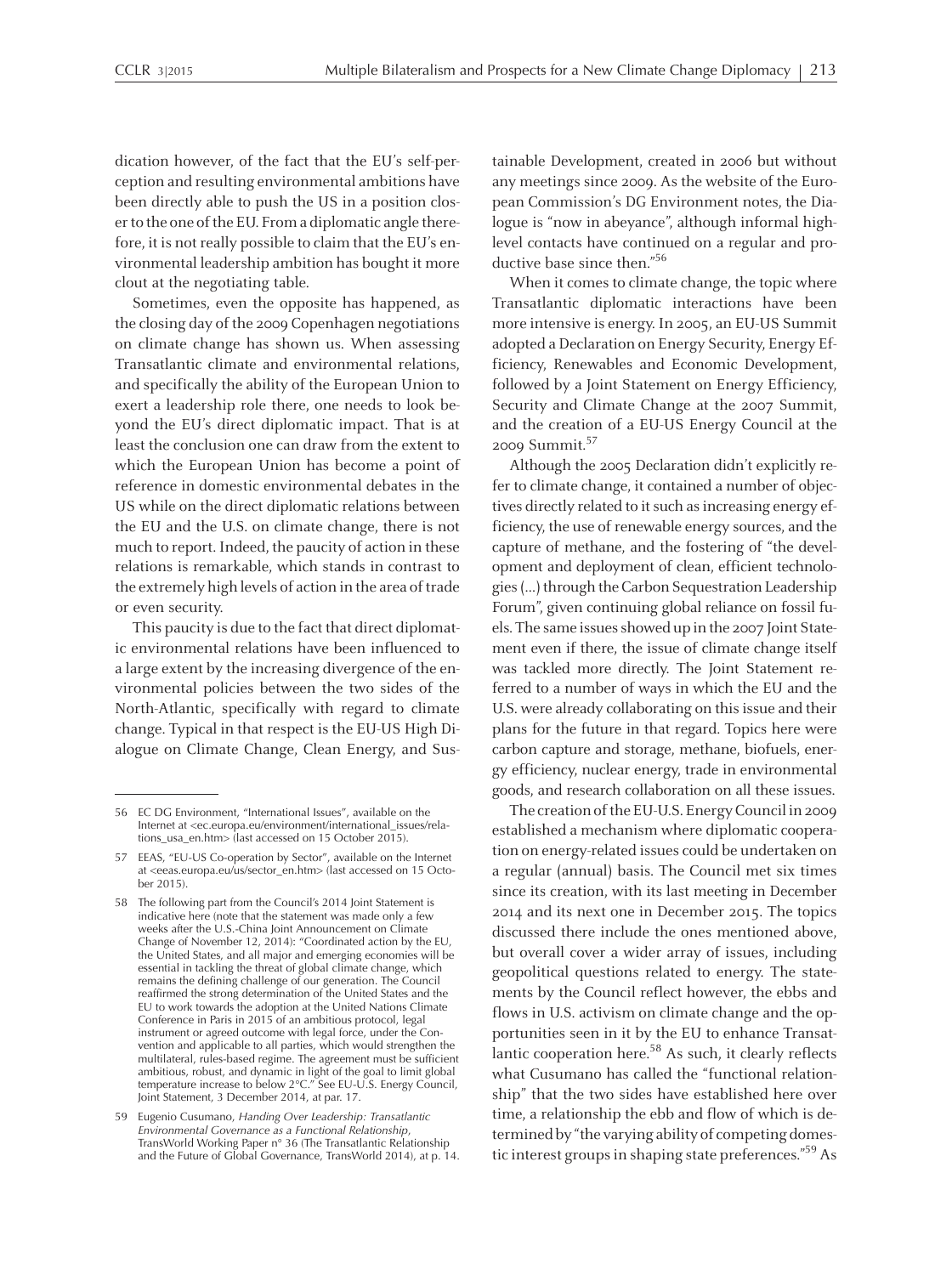such, Transatlantic climate change diplomacy has been hostage to the domestic political paralysis on this issue inside the U.S.

As suggested above and given the paucity of action in the diplomatic relations between the U.S. and the EU on climate change, if one wants to assess the impac<sup>t</sup> of the Transatlantic relationship here, one needs to look at the domestic debates on climate change, particularly in the U.S. Indeed, <sup>a</sup> closer look at the major environmental debates at the federal level in the US since 2009, both with regard to regulation and legislation, and with attention for the position of both proponents and opponents of stricter environmental laws or regulations, and for the positions taken by both Democrats and Republicans reveals that references to the European Union and its environmental laws, regulations, and policies pop up to such extent, that many debates between proponents and opponents of environmental policy-making at the federal level in the US take place in the shadow of what the European Union has done, wants to do, or has experienced in this area.

It should be mentioned here that the European experience comes up as <sup>a</sup> topic in debates in the U.S. Congressin negative as well as positive ways, with opponents and proponents of action offering different interpretations of initiatives in Europe, such as the ETS or the German Energiewende. It is not only that the EU is by far the most referred to foreign entity when it comes to many issues, <sup>a</sup> position with China as an increasingly close follower, but also that its policies are used as <sup>a</sup> standard to define or defend domestic positions and expected effects of environmental policy proposals at the federal level in the US. This conclusion has to be drawn on the basis of <sup>a</sup> systematic review of reports on US environmental policies in the specialized weekly "Inside EPA". Frequencies only tell par<sup>t</sup> of the story however. It is even more interesting to look more closely at the ways in which the EU is being used as <sup>a</sup> point of reference here. Based on the review mentioned above, several ways can be discerned: the EU as <sup>a</sup> normative standard, as <sup>a</sup> semi-hegemonic competitor, and as an empirical touchstone.

#### 2. A Normative Standard

The first way in which the EU shows up as <sup>a</sup> point of reference could be defined as "the EU as <sup>a</sup> normative standard." This means that the EU is put forward as <sup>a</sup> best example, as <sup>a</sup> system with <sup>a</sup> level of environmental regulation or protection that the US should try to achieve. The position of the EU with respec<sup>t</sup> to the UNFCCC negotiations, first in the runup to Copenhagen in 2009 and then in the run-up to the 2015 Paris Conference (with all the conferences in between), stands out as the most straightforward example here. US policy-makers were pushed to defend themselves – and actively did so – in reference to the ambitious GHG reduction targets that the EU had set (and has set) for these negotiations.

Typical in that sense was the US debate with respec<sup>t</sup> to the claim that its target of <sup>17</sup>% reduction in comparison with 2005 levels by <sup>2020</sup> for the Copenhagen conference was significantly lower than what the EU had proposed. The US proposal was first transformed in <sup>a</sup> proposal that used the EU's proposed baseline year (1990). Second, on the basis of that, it was concluded that the US would only reduce its GHG emissions with 3-4% against the EU's 20% (or even 30% in case significant GHG reductions would be proposed by the other participants in the negotiations). Third, the US tried to defend itself by indicating that the EU had only set targets for 2020 and that the US was making commitments that targeted an 83% reduction by 2050 whereas the EU still had to define such <sup>a</sup> target. As U.S. climate negotiator Jonathan Pershing pu<sup>t</sup> it: "We look to the EU for <sup>a</sup> similar kind of long-term trajectory as they look to us."<sup>60</sup> The standard against which the US proposal was assessed was therefore, the one of the EU, not just in terms of what the critics of the US's approach claimed to be the case, but also in terms of the ways in which US policy-makers defended themselves.

#### 3. Semi-Hegemonic Competitor

The second way in which the EU shows up in the US's domestic environmental debates, is as <sup>a</sup> semihegemonic competitor. Here, the EU is not seen as an actor that is so important that it would be able to determine the rules of the game via overwhelming market power (as that would make it <sup>a</sup> hegemonic actor), but rather as an actor whose market power is so significant that its rules have <sup>a</sup> significant impact on the competitive position of economic agents in the US. <sup>A</sup> typical example is here the question of the

<sup>60</sup> Inside EPA, 7 December 2009. See also Inside EPA, 5 June 2009.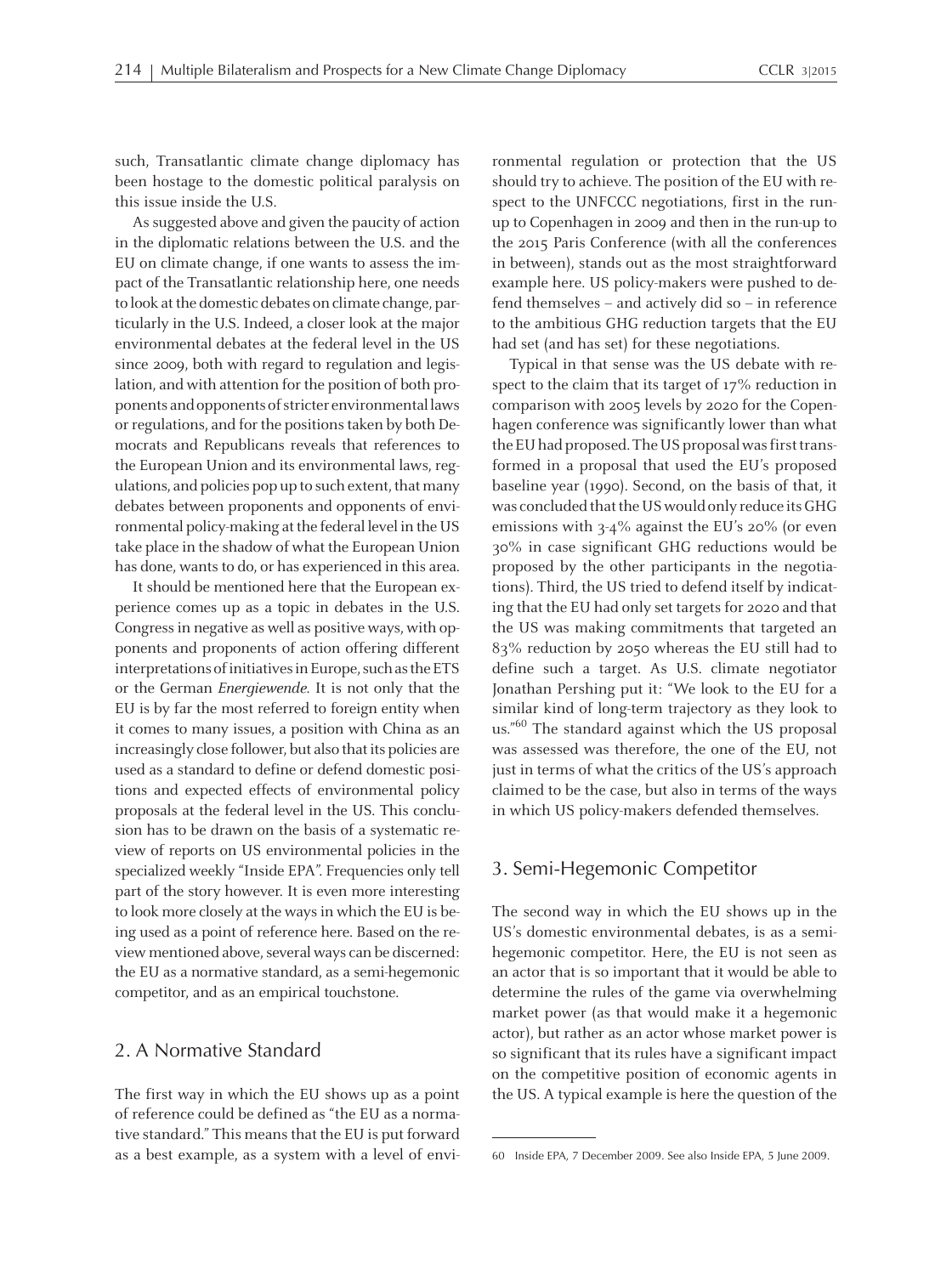limitation and reduction of aviation GHG emissions and the EU's attempt to give extraterritorial effect to its own internal emission reduction rules. The EU's actions in this area were not only seen as <sup>a</sup> significant threat to US airlines, they also provided <sup>a</sup> stimulus for the U.S. and other countries to actively engage in efforts inside the International Civil Aviation Organization (ICAO) to limit such emissions, and empowered US environmental activists to push the U.S. Environmental Protection Agency (EPA) to do so.<sup>61</sup>

The aviation case also shows the limits of the EU's potential however. While it certainly pushed the issue of GHG emission reduction within ICAO – with mixed results – it also triggered <sup>a</sup> severe backlash against EU GHG regulations in the U.S., specifically in the U.S. Congress. Indeed, as <sup>a</sup> consequence, the U.S. Congress adopted a bill – later signed by the President - that prohibits U.S. airlines from participating in the EU GHG trading program. 62

#### 4. Empirical Touchstone

The third way in which the EU showed up in US environmental debates is as an empirical touchstone. Environmental protection is an information-intensive business. Complex causal relations need to be established between amyriad of policymeasures and environmental outcomes, and lots of empirical data need to be generated in order to test these causalities and to control whether environmental rules and laws are being followed. The more ambitious – in terms of the breadth of measures and their depth – an environmental protector wants to be, the more it needs to invest (or force others to do so) in data collection and in the analysis of the measures' impact. In cases where such <sup>a</sup> protector acts as <sup>a</sup> first mover, it needs to decide the types of data it needs to collect, the ways in which such data can be or need to be collected, and the kinds of analyses it needs to target. What costs do they really entail for companies (as opposed to the originally expected costs)? What effects have they on the achievement of certain environmental standards (as opposed to the effects that were hypothesized)?

Some of these decisions and their outcomes may be private, and others are inevitably public. The first mover paves the way for others to follow, or at least lowers the barriers for others to do so. An economist would refer to this as positive externalities. In many respects, the EU is such <sup>a</sup> first mover in the environmental arena, and as such it has generated such positive (informational) externalities. And these externalities mattered in the domestic debates on environmental issues in the US. It is indeed the position as first (significant) mover that provided the EU – intendedly or unintendedly - the role of empirical touchstone.

This became visible in several areas, such as the question of aviation GHG emissions, or the impact of separating HFC-generated emission certificates from the rest of the carbon market (with the EU banning the use of HFC credits in the EU ETS $^{\rm 63}$ ). The latter leads (in principle) to <sup>a</sup> rise in the price for carbon emission certificates because in <sup>a</sup> joint market, small reductions in HFC emissions would generate <sup>a</sup> high number of carbon credits. This is due to the fact that the greenhouse gas effects of HFC emissions are much stronger (by <sup>a</sup> factor of up to 14800) than those of carbon dioxide. 64

Similar effects could also be seen with respec<sup>t</sup> to the U.S. CAFE standards for cars, 65 and the GHG emission effects different approaches to reaching these standards would have. 66 This was particularly the case with the impact of reduced sulfur levels in

<sup>61</sup> As Kevin Morris, aviation and environment manager at ADS, an organization that represents British aerospace industry, phrased it more generally: "The EU go<sup>t</sup> ICAO to take emissions seriously and deserves credit. (…) At least, people are taking about it, which wasn't the case in the past." Cf. Euractiv, Euractiv Report on Aviation, <sup>17</sup> July 2014.

<sup>62</sup> Inside EPA, <sup>26</sup> September <sup>2012</sup> & <sup>14</sup> November 2012.

<sup>63</sup> Note that this decision was also <sup>a</sup> result of environmental integrity concerns related to the enormous amounts of credits generated very cheaply by just <sup>a</sup> handful of (developing country) companies through the Clean Development Mechanism (CDM), and allegations that several of those companies did not just very cheaply gained <sup>a</sup> lot of credits, but would also have inflated their baselines (see Carbon Market Watch, "Perverse incentives of HFC-23 projects", Newsletter #9, <sup>16</sup> July 2010.

<sup>64</sup> IPCC, Climate Change 2007: Working Group I: The Physical Science Basis: Direct Global Warming Potentials, available on the Internet at <https://www.ipcc.ch/publications\_and\_data/ar4/wg1/ en/ch2s2-10-2.html> (last accessed 14 October 2015).

<sup>65</sup> CAFE stands for Corporate Average Fuel Economy and is expressed in mpg (miles per gallon). <sup>A</sup> standard of <sup>60</sup> mpg requires for instance that all the cars produced by <sup>a</sup> vehicle manufacturer have on average to be able to cover at least <sup>a</sup> distance of <sup>60</sup> miles with one gallon of fuel.

<sup>66</sup> Note however that this only applies to cars. On efficiency standards for trucks and for heavy engines in general, the U.S. is catching up and even surpassing the EU, see International Council on Clean Transportation (ICCT), "Europe's global leadership on vehicle emission standards at risk in the truck sector", available on the Internet at <http://www.theicct.org/blogs/staff/europes -global-leadership-vehicle-emission-standards-at-risk-truck-sector <sup>&</sup>gt; (last accessed 15 October 2015).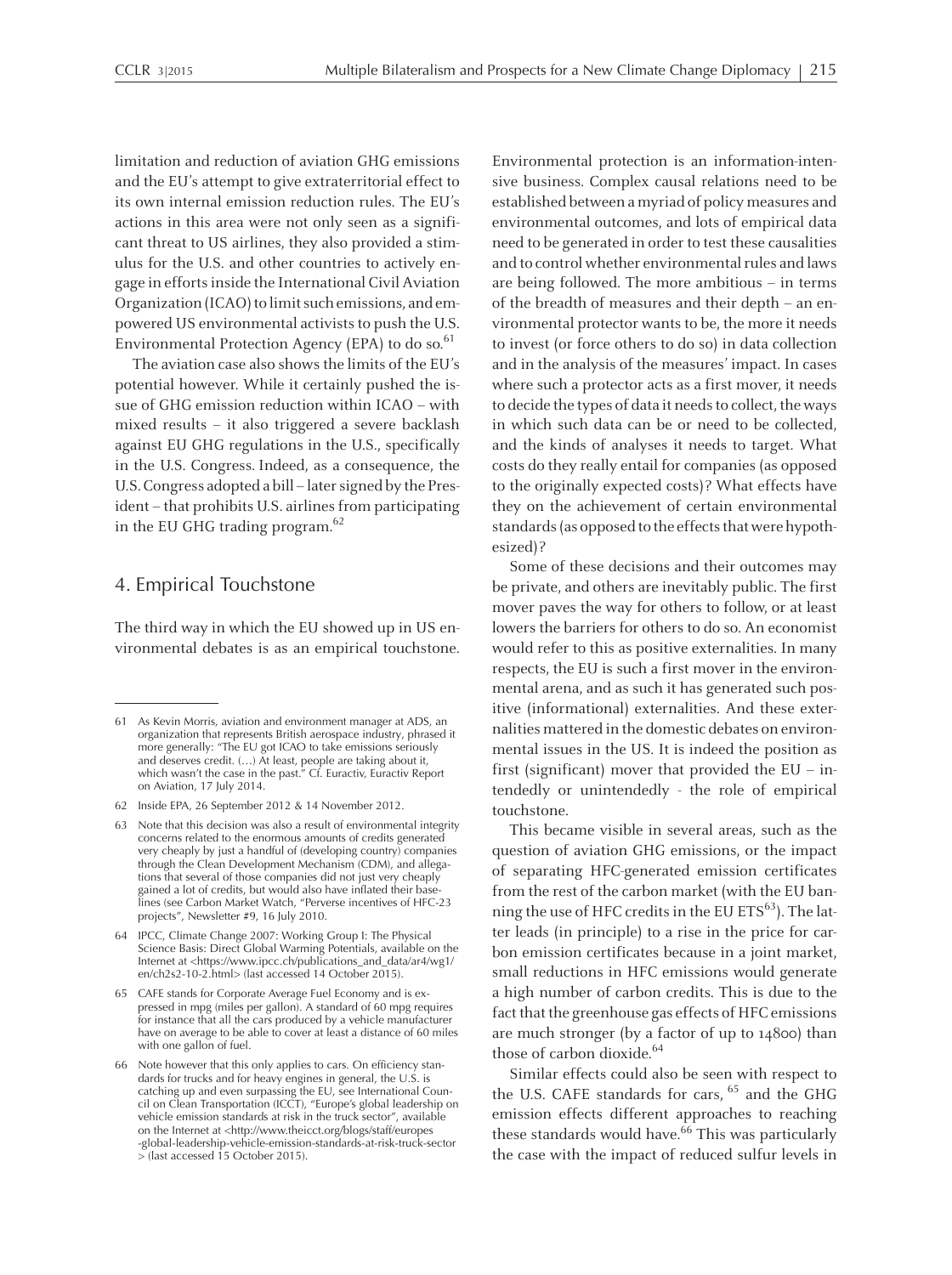automobile fuels on GHG emissions, as experienced by the EU. These EU experiences became the standard against which the debate about the best approach in the U.S. took place, and on which the political economy of that U.S. debate unfolded, particularly the opposition here between car producers and oil refiners. The higher the sulfur levels in fuel, the lower the heat of <sup>a</sup> car's waste, and with it the capacity of catalytic converters in cars to absorb carbon dioxide. Maintaining that capacity would require an extra heating of the converter and thus more fuel (and GHG emissions). The question was then whether sulfur levels in fuel needed to be reduced – as the EU is doing – or whether engines needed to be redesigned to so-called lean burn engines so as to allow <sup>a</sup> car to run more miles with the same amount of exhaust (and thus GHG emissions). As the debate turned on the technological ability to reduce sulfur levels while maintaining or increasing <sup>a</sup> fuel's combustibility (and therefore performance levels), EU experiences were used as an empirical benchmark.<sup>67</sup>

Even more fundamentally, the question on CAFE standards and its targeted GHG emission reduction effects also turned around the question of feasibility. Was it feasible to achieve <sup>a</sup> certain fuel efficiency level in the first place? In the U.S., that debate focused on the <sup>60</sup> mpg standard, and the main argument was here that such a standard compared to what the EU was about to realize by <sup>2020</sup> and that "this mean[t] that this standard is technologically and economically achievable."<sup>68</sup>

That the EU acts as empirical touchstone does not mean that its way of working is always followed. It means that its experiences mattered in U.S. domestic debates. That it is not always followed despite being <sup>a</sup> touchstone, was shown by the debate on thirdparty verification of GHG emission reporting in the U.S. The question here was whether the U.S. Environmental Protection Agency would accep<sup>t</sup> information from producers directly – and process that information itself - or would require producers to hand that information over to <sup>a</sup> certified third party that would verify the data and would hand its conclusions over to the EPA. Ultimately, the EPA decided to verify the data itself, due to pressures from producers that the EU systemhad shown that working through third-party verificationwould be costly and time-consuming, and against complaints by states that this would undermine consistency with GHG regulatory regimes outside the U.S. 69

#### 5. Assessing the Impacts

When assessing the impact of the EU on Transatlantic environmental relations, one needs to look further than the direct impact that the EU may have on the US in international negotiations on environmental regulation. A closer look into US domestic debates on such regulation has indeed indicated that these debates take place within the shadow of the EU's environmental policies and standards and that this happens because the EU acts – intentionally or unintentionally – as <sup>a</sup> normative standard, <sup>a</sup> semi-hegemonic competitor, and an empirical touchstone in such debates. Interesting here, is not only the fact that there are strong indications of EU implicit leadership on the environment, but also that several mechanisms need to be taken into account in the study of leadership or influence in general.

As one surveys the history of climate diplomacy, it might seem that the initiative on climate diplomacy has passed from the EU to China and the U.S. But this may be a short term perspective. Confronting climate change is a multi-generational task. With changing economic fortunes and the vicissitudes of politics, leadership is likely to fluctuate. The problem of climate change, however, will not conveniently wait for political will. Successful collective action will therefore likely benefit from involvement of different actors with varied strengths who can compensate for each other's weaknesses or perform complementary roles such as the role of the EU illustrated in this section, even as roles may change over time and extend to other (public and private) actors.

# **VI. Conclusion: Climate Diplomacy and Global Governance**

#### 1. Main Findings

This article highlighted some of the key features and evolutions in the conduct of climate relations among China, the US and the EU. Recognizing that each of

<sup>69</sup> Inside EPA, <sup>25</sup> September 2009.

<sup>67</sup> Inside EPA, <sup>4</sup> April <sup>2013</sup> & <sup>26</sup> April 2013.

<sup>68</sup> Inside EPA, <sup>30</sup> March 2011. With respec<sup>t</sup> to the price effects of developing and producing low-sulfur fuel, the EU was equally used as an empirical touchstone, but this time together with California and Japan (see Inside EPA, <sup>4</sup> March 2015).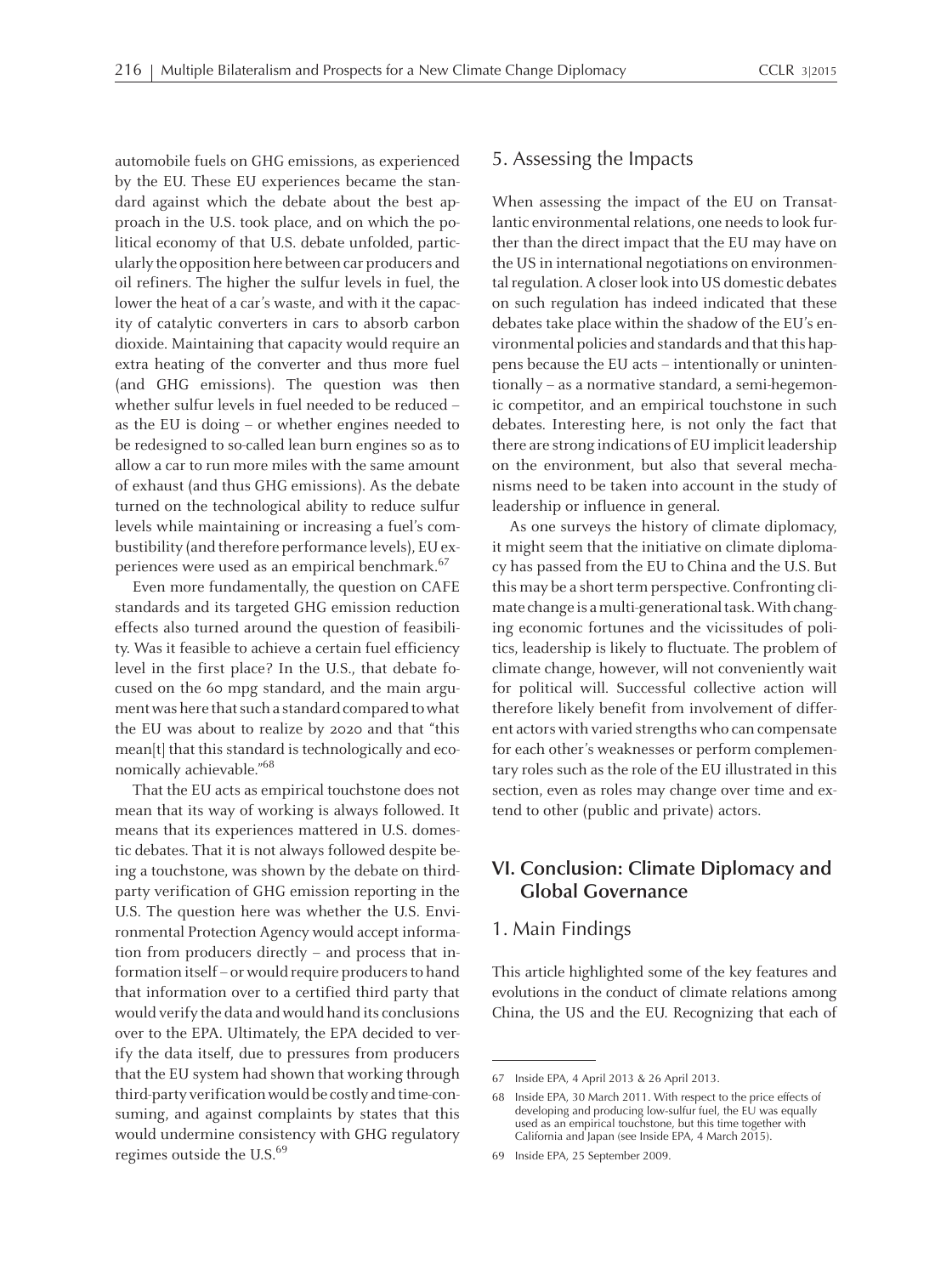these relationships is in a way unique and has its own characteristics, we did not aim to construct <sup>a</sup> single conceptual mold to capture the different dynamics. Instead,we focusedonanumberofkeytrendsandevents that took place in recent years in an attempt to discern whether a new form of climate diplomacy is taking shape. We find that a new climate diplomacy is indeed emerging in which there is <sup>a</sup> marked difference not just in the quantity of the diplomatic exchanges, but also in the quality and orientation of the relationships.

The following observations stand out as the most striking ones. First, China-US relations have evolved quite dramatically, in par<sup>t</sup> due to the efforts of the Obama administration to create an atmosphere of trust with their increasingly ambitious and climateaware Chinese counterparts.

Second, the quality and quantity of the exchanges between China and the EU on climate change have cautiously but consistently improved, with <sup>a</sup> number of high-profile capacity building projects laying <sup>a</sup> sound basis for trust and understanding on <sup>a</sup> number of issues, including on emissions trading.

Third, the strength of cooperation in the transatlantic relationship has varied. In <sup>a</sup> short term perspective, the US might seem to have overtaken the EU' self-defined leadership. As noted earlier, however, the collective action required to confront climate change is likely to benefit from actors with varied strengths and capabilities. Insufficiently noted, in this context, are the frequent indications of implicit leadership by the EU, with the EU acting either intentionally or unintentionally as <sup>a</sup> normative standard, <sup>a</sup> semi-hegemonic competitor, and an empirical touchstone in internal US debates.

Finally, the more inclusive engagemen<sup>t</sup> of different actors in the emerging decentralized system, while perhaps adding uncertainty to the system's environmental integrity, can also be a strength in maintaining the momentum of collective action despite changing economic and political conditions in the different countries.

## 2. The Broader Stakes

It is now recognized that cooperation on energy and climate is one of the most successful areas of China-US, China-EU and EU-US cooperation, while difficulties are more prevalent in other fields, such as trade and cyber security.<sup>70</sup> In contrast with the contretemps at Copenhagen, China and the US agreed in their Joint Announcement to make Paris work, while the EU has been pushing forward the debates in <sup>a</sup> relatively pragmatic manner as well, specifically when U.S. or Chinese preparedness to walk in that direction were at their weakest.

These facts sugges<sup>t</sup> that in the area of energy and climate change, all three actors have found common purpose, that it is deepening and expanding, and that together they may have provided <sup>a</sup> decisive push in climate change policies globally. Perhaps it is possible to say that the multiple bilateral relationships are being interwoven into tentative steps toward stronger collective action.

The resulting growing positive momentum on climate change is potentially contagious since there may be synergies between and among progress on low carbon development, trade, employment, health, energy security, and national security, although we need to be careful not to be overly optimistic, the better to identify what is possible.<sup>71</sup>

Not surprisingly, the climate issue has moved from the periphery to the center of international relationships.<sup>72</sup> Close observers of international relations suggest that a key to global order is the cultivation of common purpose between China and the United States and its extension in an inclusive manner to other nations and regions, including the EU.<sup>73</sup> The incentives and the opportunities exist to achieve cooperation rather than conflict, but cooperation will require conscious decisions recognizing the emerging new reality.<sup>74</sup>

<sup>70</sup> Melanie Hart (ed.), *Exploring the Frontiers of U.S.-China Strategic Cooperation: Energy and Climate Change* (Center for American Progress 2014); Zou Ji, Zhang Xiaohua, Fu Sha, Qi Yue et al., "Implications and Challenges of the US-China Joint Announcement on Climate Change Cooperation" (China Carbon Forum, undated); Belis and Schunz, "China and the European Union", *supra* note 40.

<sup>71</sup> Kelly Levin, Benjamin Cashore, Steven Bernstein and Graeme Auld, "Overcoming the tragedy of super wicked problems", <sup>45</sup> *Policy Sciences* (2012), pp. <sup>123</sup> *et sqq.,* at pp. 127, 136, 141; China and the New Climate Economy (Global Commission on the Economy and Climate 2015) available at <newclimateeconomy.net/sites/default/files/china-nce-exec-summary-eng\_reduced\_1.pdf> (last accessed on <sup>23</sup> July 2015); Zou Ji, Zhang Xiaohua, Fu Sha, Qi Yue et al., "Implications and Challenges", *supra* note 70; Fergus Green and Nicholas Stern, *China's 'new normal'*, *supra* note 33.

<sup>72</sup> Scott Moore, "President Obama's Climate Diplomacy", Brookings Planet Policy, <sup>30</sup> January 2015.

<sup>73</sup> Henry Kissinger, "The Future of US-Chinese Relations", Foreign Affairs, March/April 2012; Joseph Nye, "The Future of US-China Relations", China-US Focus, 10 March 2015.

<sup>74</sup> Ernest May and Zhou Hong, "Power Transition and Its Effects", in Richard Rosecrance and Gu Guoliang (eds), *Power and Restraint: <sup>A</sup> Shared Vision for the US-China Relationship* (New York: Public Affairs 2009), at p. 21.